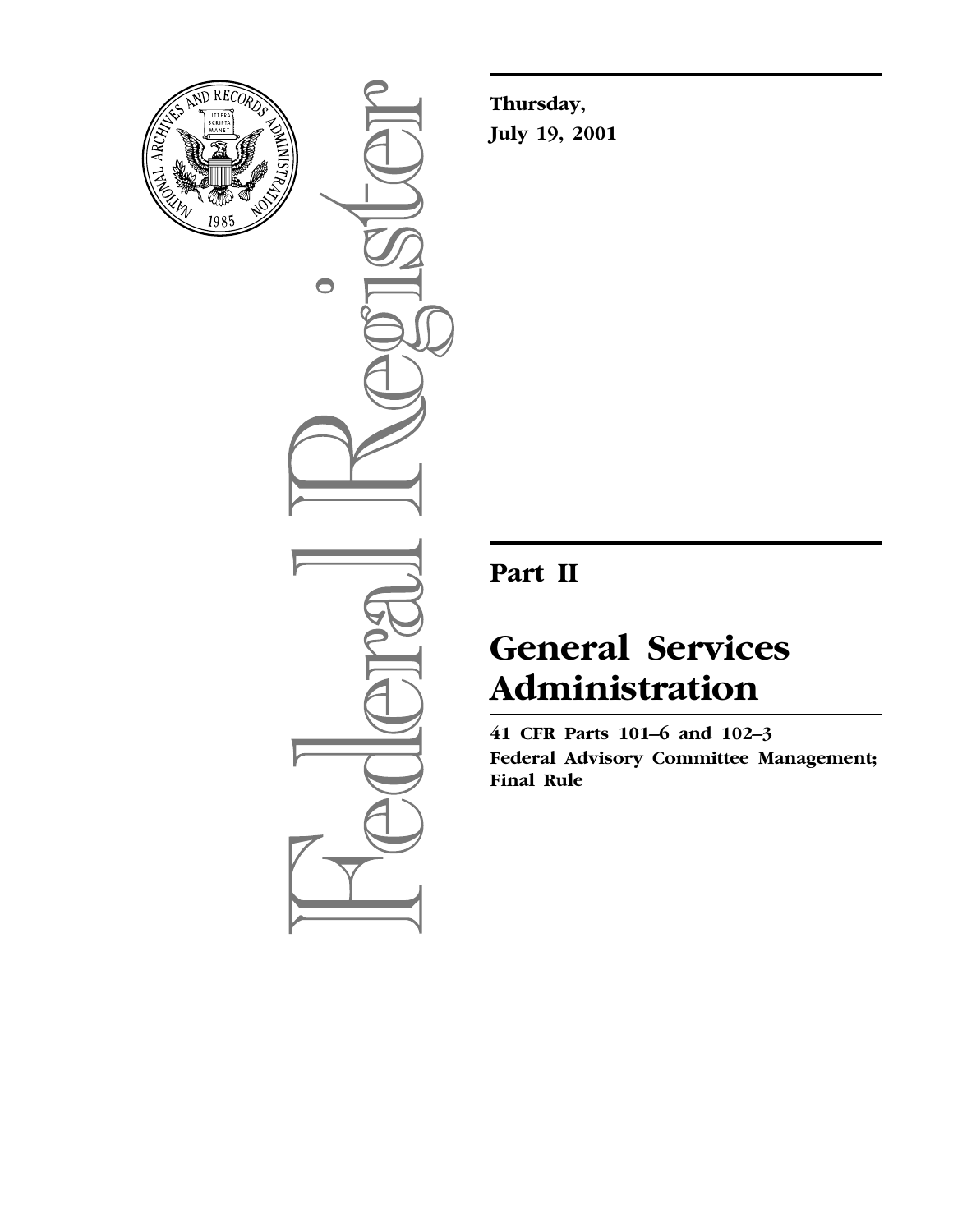#### **GENERAL SERVICES ADMINISTRATION**

**41 CFR Parts 101–6 and 102–3**

**[FPMR Amendment A–57]**

**RIN 3090–AG49**

#### **Federal Advisory Committee Management**

**AGENCY:** Office of Governmentwide Policy, GSA. **ACTION:** Final rule.

**SUMMARY:** The General Services Administration (GSA) is revising Federal Property Management Regulations (FPMR) coverage on Federal advisory committee management and moving it into the Federal Management Regulation (FMR). A cross-reference is added to the FPMR to direct readers to the coverage in the FMR. The FMR coverage is written in plain language to provide agencies with updated regulatory material that is easy to read and understand. This action is necessary due to legislative and policy changes that have occurred, and judicial decisions that have been issued since the regulation was last updated. It is based also on suggestions for improvement from other Federal agencies and interested parties, and clarifies how the regulation applies or does not apply to certain situations. **EFFECTIVE DATE:** August 20, 2001.

**FOR FURTHER INFORMATION CONTACT:** Charles F. Howton, Deputy Director, Committee Management Secretariat (202) 273–3561, or electronically at the following Internet address: *charles.howton@gsa.gov.*

#### **SUPPLEMENTARY INFORMATION:**

#### **A. Background**

GSA's authority for administering the Federal Advisory Committee Act (FACA), as amended, 5 U.S.C., App. (also referred to as ''the Act''), is contained in section 7 of the Act and Executive Order 12024 (42 FR 61445; 3 CFR 1977 Comp., p. 158). Under Executive Order 12024, the President delegated to the Administrator of General Services all of the functions vested in the President by the Act. GSA's responsibilities for administering the Act have been delegated to the Associate Administrator for Governmentwide Policy and to the Director of the Committee Management Secretariat.

In a previous issue of the **Federal Register** (62 FR 31550, June 10, 1997), GSA published an Advance Notice of Proposed Rulemaking (ANPRM) and requested comments. Additional

comments were requested from the Interagency Committee on Federal Advisory Committee Management. GSA requested comments on: (1) Suggested issues to address; (2) specific recommendations about changes needed in the current Federal Advisory Committee Management subpart; (3) examples of situations where FACA was either a useful tool or a hindrance to public involvement; and (4) GSA's intent to include illustrative examples and principles. On January 14, 2000, GSA published a proposed rule in the **Federal Register** (65 FR 2504) and requested comments over a 60-day period ending on March 14, 2000. All comments received were considered in drafting this final rule.

This final rule provides administrative and interpretive guidelines and management controls for Federal agencies to implement the provisions of the Act, and is intended to improve the management and operation of Federal advisory committees in the executive branch.

#### **B. Discussion of Comments**

Twenty-six commenters responded to the invitation for comments, including twenty commenters from the executive branch and six commenters from non-Federal sources. Of the twenty comments received from executive branch sources, three comments were submitted by subcomponents of a Federal department or agency. A total of fifty-nine specific issues or recommendations were identified, of which seven were either fully supportive of the proposed rule or concerned typographical errors. GSA addressed the disposition of the remaining fifty-two issues or recommendations as follows:

*The Final Rule Should Include More Guidance Relating to the Management of Advisory Committees, Including the Impact of Other Statutes and Issues on Day-to-Day Operations*

Several commenters provided suggestions regarding the addition of guidance on issues that, although not addressed by the Act, likely would improve the management of advisory committees. For example, one commenter suggested that the final rule include a provision to encourage agencies to streamline their internal processes and procedures in order to expedite the establishment of advisory committees. Other commenters requested that GSA: (1) Provide more detailed provisions on the compensation of advisory committee members and staff, and experts and consultants; (2) expand the range of

information required to be listed in an advisory committee's charter to include the nature and disposition of records; and (3) incorporate new regulatory requirements for increasing access to advisory committee information, such as providing meeting notices, minutes, and reports via the Internet.

In response to these recommendations, GSA expanded the number of examples included within the final rule to illustrate how other statutes or issues potentially could affect the effective management of advisory committees.

In addition, GSA reorganized the examples and other guidance into appendices to avoid any ambiguity between actions required by the Act and the final rule, and actions that are suggested only within an implementing framework of ''best practices.'' In the final rule, a ''Key Points and Principles'' appendix appears at the end of each subpart to which it relates.

In applying the ''best practices'' offered in the appendices, users of the final rule should continue to examine the extent to which other factors, including agency-specific statutory provisions and internal agency procedures, may affect a specific advisory committee or program. Although GSA believes that the examples contained in the appendices to the final rule represent the circumstances most commonly encountered during the day-to-day management of advisory committees, the listing is not exhaustive and must be supplemented based upon the unique requirements of the user.

#### *Provide Additional Guidance Regarding What Advisory Committees and Their Subcommittees Must Do To Comply With the Act*

Many commenters expressed concern over language contained in the preamble to the proposed rule relating to coverage of subcommittees under the Act. The preamble to the proposed rule noted that:

The applicability of the procedural requirements contained in FACA and this proposed rule to subcommittees of advisory committees has been clarified. GSA's current FACA regulation does not make clear that subcommittees reporting to a parent committee are not subject to FACA. Indeed, the regulation states just the opposite, providing that ''[s]ubcommittees that do not function independently of the full or parent advisory committee'' are subject to all requirements of FACA except the requirement for a charter. (See 41 CFR 101– 6.1007(b)(3).) This provision is problematic for two reasons. First, it applies FACA more broadly than the statute itself requires. Second, it essentially creates a special type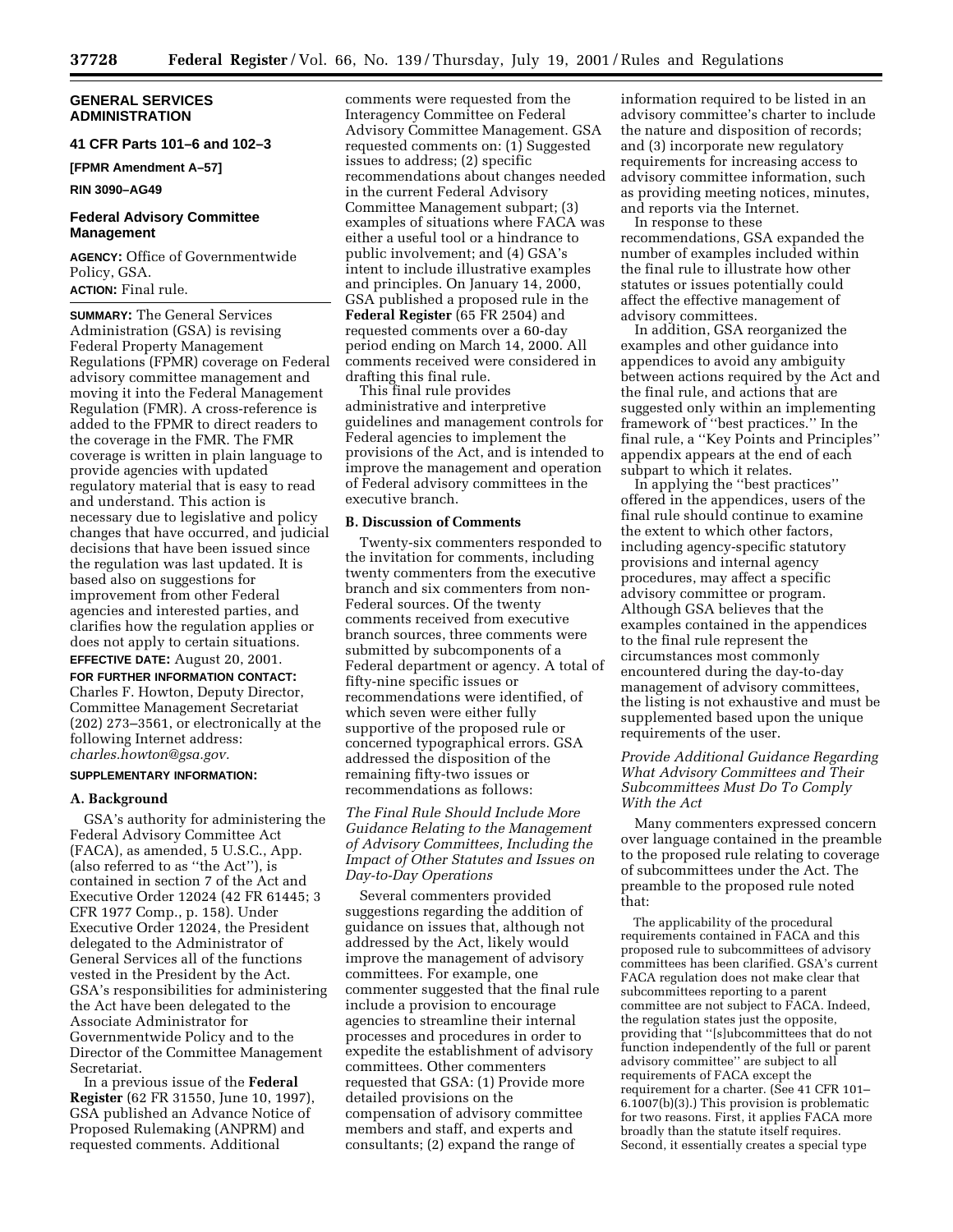of advisory committee that is subject to some, but not all of FACA's requirements, which has no foundation in the statute. Under FACA, a group is either an advisory committee subject to all of the statutory requirements, or it is not an advisory committee, and therefore not subject to any of its requirements. Because a subcommittee which reports to a parent committee is not an ''advisory committee'' under FACA, there is no legal basis for applying any of FACA's requirements to such a subcommittee.

In evaluating the comments received, GSA notes that there were no objections to the exclusions contained in § 102– 3.185 of the proposed rule (now § 102– 3.160 of the final rule), relating to ''What activities of an advisory committee are not subject to the notice and open meeting requirements of the Act?'' The exclusions in § 102–3.160 of the final rule continue to cover the types of activities routinely performed by subcommittees. By this reasoning GSA sought to bring into harmony these activities with those provisions in the proposed rule differentiating subcommittees reporting to a parent advisory committee from those reporting directly to a Federal officer or agency.

However, the preamble to the proposed rule did not explain and describe adequately the legal framework for GSA's decision to differentiate subcommittees that report only to a parent advisory committee more clearly from advisory committees that report directly to a Federal officer or agency. The Act defines the term ''advisory committee" as "any committee, \* \* or any subcommittee or other subgroup thereof which is established or utilized by the President or an agency in the interest of obtaining advice or recommendations for the President or one or more agencies or officers of the Federal Government''. Under this definition, a subcommittee is an ''advisory committee'' subject to the Act if it provides advice to the President or a Federal officer or agency. Most subcommittees, however, report only to a parent advisory committee and it is the parent committee that is normally responsible for providing advice or recommendations to the Government. In this conventional scenario, the subcommittee is not subject to the Act because it is not providing advice to the Government.

Case law supports this conclusion. In *National Anti-Hunger Coalition* v. *Executive Committee,* 557 F.Supp. 524 (D.D.C.), *aff'd,* 711 F.2d 1071 (D.C. Cir. 1983), the question presented was whether the Act applied to task forces reporting to the Executive Committee of the President's Private Sector Survey on

Cost Control in the Federal Government. The task forces had no authority to make recommendations to agencies or to the President. Instead, their function was to do the ''preliminary work of the survey, including fact-gathering, statistical evaluations, and the formulation of preliminary reports.'' (557 F.Supp. at 526). Although it was undisputed that the Executive Committee was subject to the Act, the court held that the Act did not apply to the task forces under the following reasoning:

There is no question that the task forces are intimately involved in the gathering of information about federal programs and the formulation of possible recommendations for consideration of the Committee. That is not enough to render them subject to the FACA. The Act itself applies only to committees ''established or utilized by'' the President or an agency ''in the interest of obtaining advice or recommendations for the President or one or more agencies.'' The Act does not cover groups performing staff functions such as those performed by the so-called task forces. (557 F.Supp. at 529). (See also *Association of American Physicians and Surgeons* v. *Clinton,* 997 F.2d 898, 911–913 (D.C. Cir. 1993).)

GSA believes that as a result of this decision, subcommittees that report to a parent advisory committee generally are not subject to the Act. GSA also believes that subcommittees whose advice or recommendations are provided directly to a Federal officer or agency are subject to the Act. However, GSA further believes that this decision does not shield those subcommittees from coverage under the Act whose advice or recommendations are not subject to deliberation by their parent advisory committees.

From this reasoning, it is not permissible for parent advisory committees simply to ''rubber-stamp'' the advice or recommendations of their subcommittees, thereby depriving the public of its opportunity to know about, and participate contemporaneously in, an advisory committee's deliberations. Agencies are cautioned to avoid excluding the public from attending any meeting where a subcommittee develops advice or recommendations that are not expected to be reviewed and considered by the parent advisory committee before being submitted to a Federal officer or agency. These exclusions may run counter to the provisions of the Act that require contemporaneous access to the advisory committee deliberative process.

To address these issues more clearly, GSA strengthened language in the final rule by: (1) Adding a new § 102–3.35 that outlines policies relating to subcommittees; (2) clarifying language

in § 102–3.145 relating to subcommittee meetings; and (3) clarifying the examples contained in Appendix A to Subpart C.

#### *Correct and Clarify the Definition of ''Utilized''*

Nine commenters recommended that GSA revise its definition of the term, ''utilized'' to conform to governing case law.

As noted by some of the commenters, the definition of the term ''utilized'' in § 102–3.30 of the proposed rule inadvertently misstated the applicable legal test. The proposed rule stated that a committee is ''utilized within the meaning of the Act when the President or a Federal agency exercises actual management and control over its operation.'' This construction would require an agency both to have management of the committee and to exercise control over the committee before the committee can be deemed ''utilized.'' The proper statement of the ''utilized'' test is whether an agency either has management of the committee *or,* in some fashion other than management, exercises control over the committee.

The controlling legal authority is *Washington Legal Foundation* v. *U. . Sentencing Commission,* 17 F.3d 1446 (D.C. Cir. 1994). In that case, the appeals court gave structure to the U.S. Supreme Court's prior decision interpreting the term ''utilized.'' (See *Public Citizen* v. *Department of Justice,* 491 U.S. 440 (1989).) The appeals court ruled that the word ''*utilized*'' indicates ''*something along the lines of actual management or control of the advisory committee.*'' (17 F.3d at 1450). The operative criterion for determining whether a committee has sufficiently close ties to an agency in order to render it ''utilized'' is whether the agency has either *management* of the committee or exerts some other type of *control,* but not necessarily both.

Similarly, § 102–3.50(b) of the proposed rule (now § 102–3.185(b) of the final rule) used the phrase ''actual management and control'' with regard to section 15 of the Act. In explaining the relationship between Federal agencies and the National Academy of Sciences (NAS) and the National Academy of Public Administration (NAPA) covered by section 15 of the Act, § 102–3.50(b) of the proposed rule states that ''[a]gencies must not manage or control the specific procedures adopted by each academy.'' However, committees covered by section 15 of the Act must be under *both* the actual management *and* the control of the academies, not that of a Federal agency. In this instance, the use of the conjunctive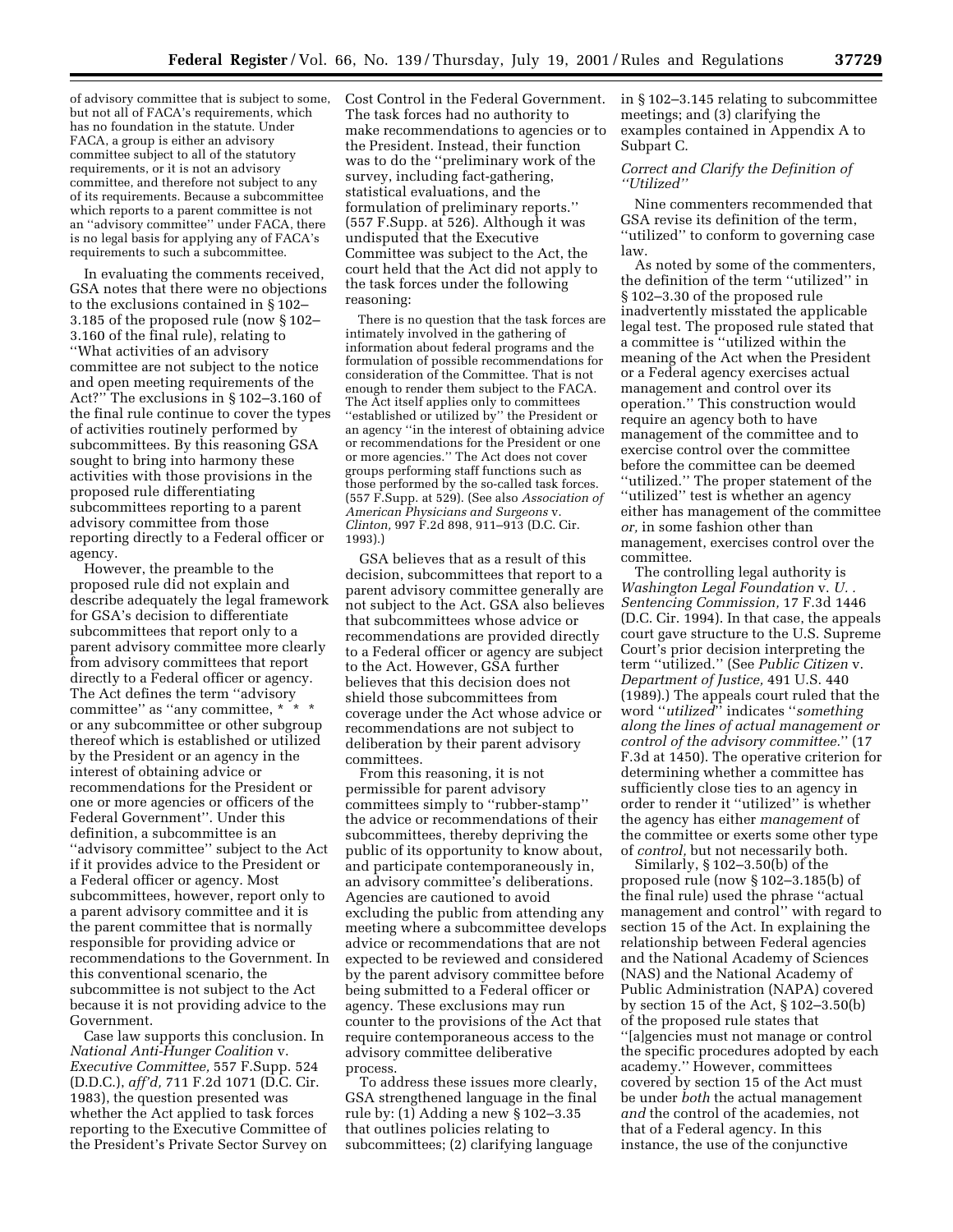word ''and'' is appropriate and indicates that the academies cannot relinquish *either* management or control of their committees to Federal agencies.

Accordingly, GSA revised the language contained in the final rule by changing *management and control* to *management or control* in the definition of the term ''utilized,'' now in § 102– 3.25 of the final rule, and in those instances in which it appears in the ''Key Points and Principles'' guidance in the appendices to the final rule.

#### *Clarify the Application of the Act to Agency Interactions With the Public*

Several commenters noted that Federal agencies are increasingly reliant on local communities, individual citizens, and interested parties to obtain information, advice, or recommendations on which to base decisions. They expressed concerns that: (1) Uncertainty about the scope of the Act creates a disincentive for Federal officers and agencies wishing to engage in public outreach; (2) the requirements of the Act are being interpreted differently within and among agencies; and (3) GSA's current regulations do not adequately differentiate between those groups and activities covered by the Act and others that are not. (See 41 CFR 101–6.10.)

GSA recognizes that the broad definition in the Act of an ''advisory committee'' might be interpreted to extend coverage by the Act to any gathering or two or more persons from whom the President or other Federal officers or agencies seek advice or recommendations. However, in the cases discussed above, the courts have rejected such a broad reading of ''advisory committee.'' GSA believes that the sections in the final rule on definitions and on groups not covered by the Act, §§ 102–3.25 and 102–3.40, respectively, clarify the limits of the coverage by, or scope of, the Act when applied together.

Within this group of comments, GSA noted a consistent theme related to the need for more information regarding public participation tools and techniques that would allow for more collaboration that is not subject to the Act. Although advisory committees support Federal decisions in a variety of situations, GSA believes that the ability of agencies to interact with the public in numerous other ways is particularly important because advisory committees are only one method for agencies to obtain the views of the public for their programs. Federal agencies may engage in continuous collaboration using diverse, but complimentary, tools, techniques, and methods. Whether or

not a selected approach includes the use of advisory committees, the potential or perceived applicability of the Act must not prevent constructive collaboration from taking place. Agencies are encouraged to contact GSA concerning not only the use of Federal advisory committees, but also for information about alternative forms of public involvement.

In GSA's view, agencies have broad latitude to consult with the public using many different approaches that are not subject to the Act. Public consultation formats that generally fall outside of the scope of the Act include public meetings, information exchange forums, meetings initiated with or by nongovernmental organizations, Federal participation on groups that are not established or utilized by the Government, and certain work products generated by contractors as a result of consultation with the public.

While FACA is not a public participation statute, it directly affects how the executive branch is held accountable for the use and management of Federal advisory committees as a major means of obtaining public involvement. Within this context, agencies wishing to consult with private individuals, nongovernmental organizations, or with the public at large through other assemblages often must consider whether or not the Act applies to a given situation.

The number and range of scenarios presented by the commenters underscore the importance of presenting a clearer understanding of how advisory committees are established by Federal agencies or how the Government's relationship with groups not established within the meaning of the Act may nevertheless become subject to the Act if they are *utilized.* Based upon the comments received, the circumstances under which advisory committees are *established* within the executive branch appear to be well understood. Accordingly, GSA retained the language contained in § 102–3.30 of the proposed rule in § 102–3.25 of the final rule and throughout subpart B.

However, as noted in the above discussion of the proposed rule's treatment of the term ''utilized,'' agencies must determine whether or not their relationship with a group created by non-Federal entities constitutes *actual management or control* within the meaning of the Act. To help agencies make this determination, GSA has included within the final rule several new examples illustrating the application of the *actual management or control* test to different situations.

These additions are contained in the ''Key Points and Principles'' guidance in Appendix A to Subpart A.

*Explain the Relationship Between Committees Established by the National Academy of Sciences (NAS) or the National Academy of Public Administration (NAPA) and the Act*

The Federal Advisory Committee Act Amendments of 1997, Public Law 105– 153, December 17, 1997, established separate procedures for committees that are managed and controlled by NAS or NAPA. Subpart E of the final rule contains implementing instructions for the new section 15 of FACA.

#### *Clarify the Distinction Between Advisory Committees Subject to the Act and Operational Committees Not Covered by the Act*

Five commenters suggested that further guidance in the final rule is necessary to assist agencies in differentiating an operational committee not covered by the Act from one that performs primarily advisory functions and is, therefore, subject to the Act. GSA added guidance within Appendix A to Subpart A listing those characteristics generally associated with committees having primarily operational, as opposed to advisory, functions.

#### *Clarify the Applicability of the Act to Advisory Committee Meetings Conducted Through Electronic Means*

Four commenters supported GSA's language contained in the proposed rule extending the definition of ''committee meeting'' to meetings conducted in whole or part through electronic means. However, two commenters suggested additional clarifications, which GSA has adopted.

First, GSA slightly modified the definition of ''committee meeting'' contained in § 102–3.25 of the final rule to include a ''gathering'' of advisory committee members whether in person or through electronic means. This change was made to highlight coverage by the Act of both physical and ''virtual'' meetings conducted by such means as a teleconference, videoconference, the Internet, or other electronic medium.

Second, GSA amended the language contained in § 102–3.140 of the final rule to provide for adequate public access to advisory committee meetings that are conducted in whole or part through electronic means. This change complements existing policy covering advisory committee meetings that are held within a physical setting, such as a conference room, by ensuring that agencies adequately plan for public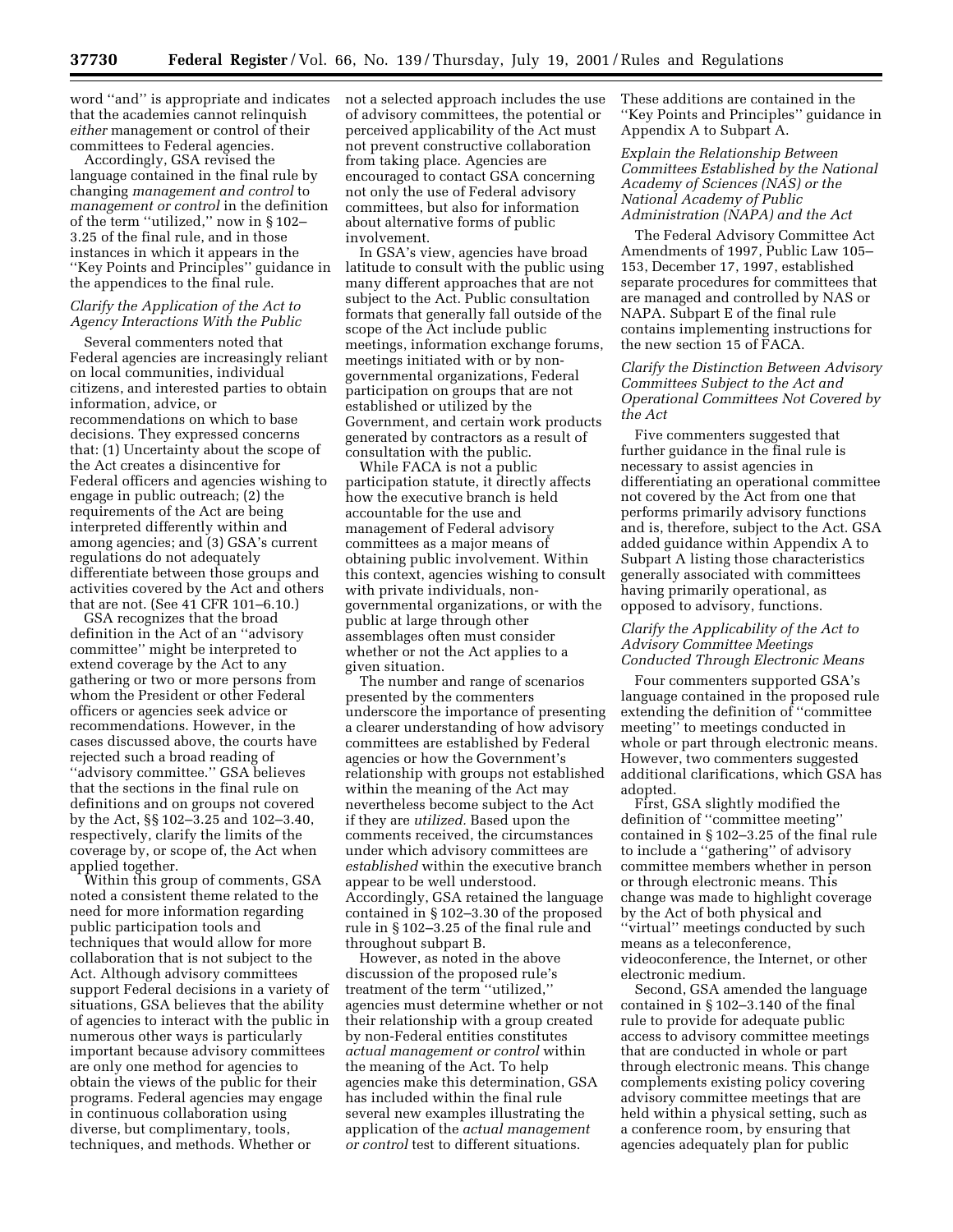participation by adding additional capability (such as a designated number of public call-in lines for a teleconference) to ensure access to committee deliberations.

#### *Provide Additional Guidance on Balanced Representation and Selection of Members*

One commenter expressed concern that the proposed rule did not contain sufficient guidance on balanced representation and the selection of members. GSA recognizes that the guidance contained in the proposed rule is limited to the language of the Act, but believes that the provisions of section 5(c) of the Act are broad enough to allow for agency discretion in determining advisory committee representation and membership relative to applicable statutes, Executive orders, and the needs of the agency responsible for the advisory committee.

However, GSA added a list of possible considerations within Appendix A to Subpart B that, while not comprehensive or universally applicable, may help in developing a plan for balancing an advisory committee's membership.

#### *Emphasize the Importance of Maximizing an Advisory Committee's Independent Judgment*

Five commenters offered various suggestions to address the requirement contained in section 5(b)(3) of the Act, which is intended to ensure that the work products of an advisory committee reflect the group's independent judgment.

Included among these suggestions were recommendations from the U.S. Office of Government Ethics (OGE) that GSA modify the language contained in § 102–3.155 of the proposed rule (now contained in Appendix A to Subpart C of the final rule) to clarify the applicability of conflict of interest statutes and other Federal ethics rules to advisory committee members. GSA adopted all of OGE's suggestions.

The remaining suggestions received concerned the appointment of advisory committee members, including a recommended change to § 102–3.155 of the proposed rule (now Appendix A to Subpart C) to clarify that: (1) An agency may appoint a member to an advisory committee based upon the recommendation of an organization to be represented; and (2) recommendations from an advisory committee may be a part of an agency's process to nominate new members. GSA adopted these changes and suggestions.

#### *Provide Additional Guidance on the Management of Federal Records*

GSA received suggestions from the National Archives and Records Administration (NARA) regarding three areas where additional guidance on records management issues could be useful. Specifically, NARA recommended that § 102–3.190 of the proposed rule: (1) Be expanded to include all recordkeeping requirements specified by the Act, not just those relating to advisory committee minutes; (2) include a statement that records should be scheduled for disposition before actual termination of the advisory committee; and (3) with regard to information that must be included within an advisory committee's charter, include a determination as to whether its records fall within the Presidential Records Act, 44 U.S.C. Chap 22.

GSA addressed these recommendations by expanding § 102– 3.200 of the proposed rule (now Appendix A to Subpart D) to include additional guidance relating to records management and to highlight the applicability and importance of Federal recordkeeping statutes and policies to advisory committee operations. GSA decided to include this guidance within this appendix because the Act generally is silent on records management issues, with the exception of the responsibilities of the CommitteeManagement Officer (CMO) in section 8(b)(2) of the Act.

Pursuant to the National Archives and Records Administration Act, 44 U.S.C.Chap. 21, the Archivist of the United States is responsible for records management in the Federal Government, including the issuance of regulations and guidance for records retention and disposition. The Archivist, working in conjunction with the agencies'' Records Management Officers, also is responsible for identifying records that are appropriate for transfer to the permanent Archives of the United States and those that must be processed in accordance with the Presidential Records Act.

#### *Strengthen Provisions Relating to the Public's Access to Advisory Committee Records*

Two commenters suggested that the final rule contain more explicit guidance regarding the public's access to committee records under section 10(b) of the Act. In particular, the commenters recommended adding language describing the circumstances under which records may be withheld pursuant to the Freedom of Information Act (FOIA), as amended, 5 U.S.C. 552.

GSA believes that timely access to advisory committee records is an important element of the public access provisions of the Act and, therefore, agrees with these suggestions. GSA further believes that there are two separate, but equally important issues related to the availability of advisory committee records under section 10(b) of FACA: (1) The extent to which records may be protected from disclosure under FOIA; and (2) the extent to which agencies may require that requests for non-exempt records be processed under the request and review process established by section 552(a)(3) of FOIA.

Section 10(b) of the Act provides that:

Subject to section 552 of title 5, United States Code, the records, reports, transcripts, minutes, appendixes, working papers, drafts, studies, agenda, or other documents which were made available to or prepared for or by each advisory committee shall be available for public inspection and copying at a single location in the offices of the advisory committee or the agency to which the advisory committee reports until the advisory committee ceases to exist.

The purpose of section 10(b) of the Act is to provide for the contemporaneous availability of advisory committee records that, when taken in conjunction with the ability to attend advisory committee meetings, ensures that interested parties have a meaningful opportunity to comprehend fully the work undertaken by the advisory committee. Records covered by the exemptions set forth in section 552(b) of FOIA generally may be withheld. However, it should be noted that FOIA Exemption 5 generally cannot be used to withhold documents reflecting an advisory committee's internal deliberations.

An opinion of the Office of Legal Counsel, U.S. Department of Justice, 12 Op. O.L.C. 73, April 29, 1988, entitled ''Disclosure of Advisory Committee Deliberative Materials,'' concludes that FOIA Exemption 5 "is not generally applicable to materials prepared by or for an advisory committee, but that it does extend to protect privileged documents delivered from the agency to an advisory committee.'' The opinion further states that:

This construction gives meaning to exemption 5 without vitiating Congress' enumeration of deliberative documents such as working papers and drafts as subject to disclosure. It is also supported by a close reading of exemption 5 itself. Because by its terms exemption 5 protects only inter-agency and intra-agency documents and because an advisory committee is not an agency, documents do not receive the protection of exemption 5 by virtue of the fact that they are prepared by an advisory committee. On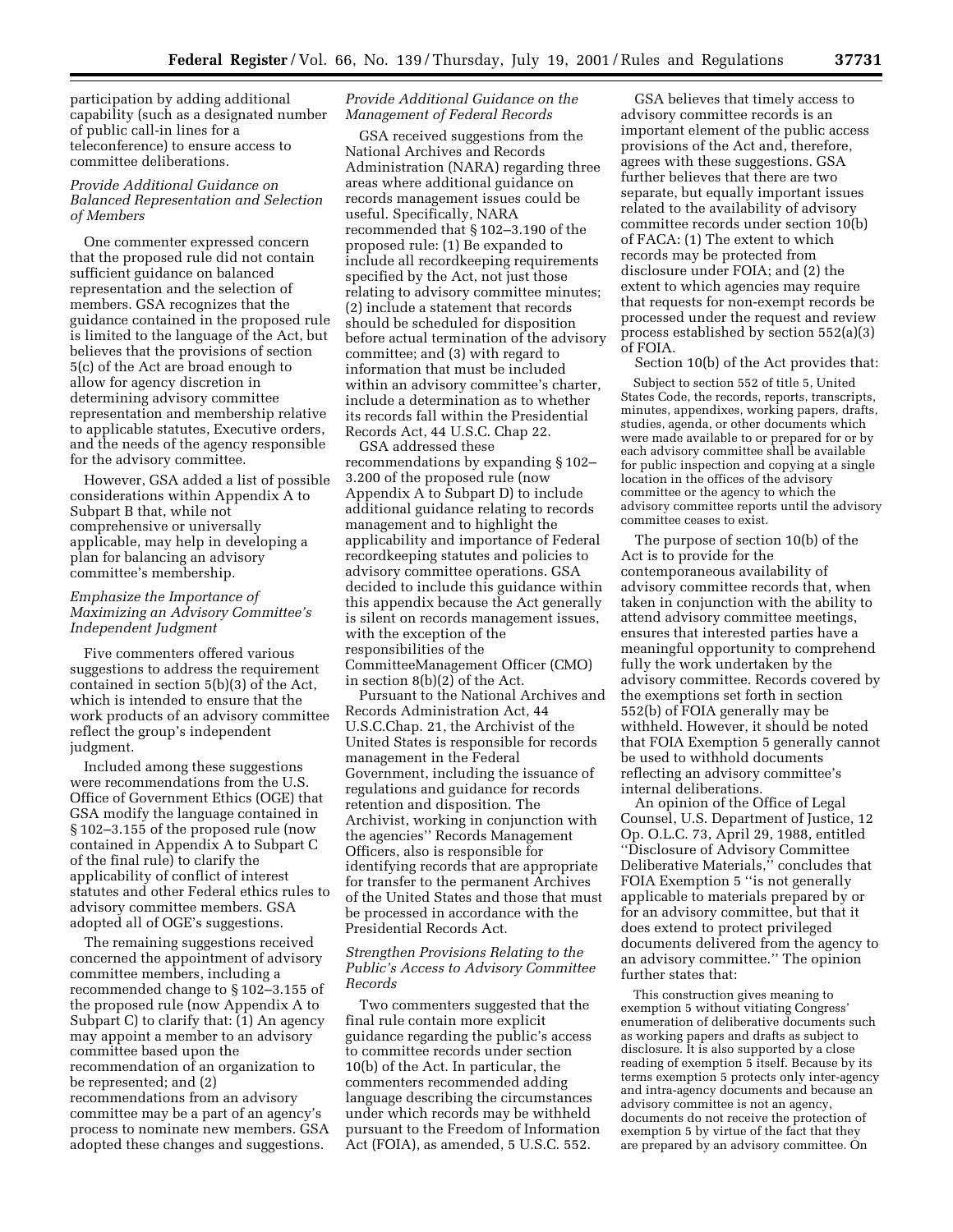the other hand, documents prepared by an agency do not lose the protection of exemption 5 by virtue of the fact that they are delivered to an advisory committee.

In determining whether or not such records fall within these narrow exclusions, the OLC opinion provides that consideration should be given to determining whether or not section 10(b) of FACA is applicable in the first instance. As noted in the OLC opinion:

Section 10(b) itself applies only to materials made available to or prepared for or by an advisory committee established by statute or reorganization plan or established or utilized by the President or an agency. 5 U.S.C. app. I, 3(2), 10(b). Accordingly, in determining whether a document is to be disclosed the first issue is not whether it is subject to an exemption under 5 U.S.C. 552 but whether it meets this threshold definition.

In explaining this threshold determination of whether particular records are subject to the section 10(b) disclosure requirement, the OLC opinion states that:

The courts and this Office have construed the concept of advisory committees established or utilized by the President or an agency to preclude section 10(b)'s application to the work prepared by a staff member of an advisory committee or a staffing entity within an advisory committee, such as an independent task force limited to gathering information, or a subcommittee of the advisory committee that is not itself established or utilized by the President or agency, so long as the material was not used by the committee as a whole.

Although advisory committee records may be withheld under the provisions

of FOIA if there is a *reasonable expectation* that the records sought fall within the exemptions contained in section 552(b) of FOIA, agencies may not require members of the public or other interested parties to file requests for non-exempt advisory committee records under the request and review process established by section 552(a)(3) of FOIA.

In *Food Chemical News* v. *Department of Health and Human Services,* 980 F.2d 1468, 299 U.S. App. DC 25, the appeals court held that:

Under section 10(b) of FACA an agency is generally obligated to make available for public inspection and copying all materials that were made available to or prepared for or by an advisory committee. Except with respect to those materials that the agency reasonably claims to be exempt from disclosure pursuant to FOIA, a member of the public need not request disclosure in order for FACA 10(b) materials to be made available. Thus, whenever practicable, all 10(b) materials must be available for public inspection and copying before or on the date of the advisory committee meeting to which they apply.

Accordingly, GSA included language within § 102–3.170 of the final rule describing the policy to be followed in implementing section 10(b) of the Act, and included additional guidance in Appendix A to Subpart D concerning the applicability of FOIA to records covered by section 10(b) of FACA.

*Improve the Organization of the Final Rule*

During the course of evaluating comments received from all sources, GSA conducted a review of the proposed rule's general organization and structure for the purpose of achieving greater clarity and consistency in presentation. This effort led to a number of changes, such as redesignating the ''Key Points and Principles'' sections following each subpart as appendices. Other changes were made throughout the final rule to improve alignment between section headings and the material that follows. Similar changes were made within the appendices in order to improve the linkage between the examples or questions and the corresponding guidance.

In addition, GSA reorganized the final rule to redesignate subpart B as subpart E to improve the flow of information distinguishing Federal advisory committees subject to the Act from those committees created by the National Academy of Sciences (NAS) or the National Academy of Public Administration (NAPA) which, if not *utilized* by the executive branch, are not subject to the Act's provisions. Section numbers previously assigned in the proposed rule affected by the redesignation of subpart B as subpart E, subpart C as subpart B, subpart D as subpart C, and subpart E as subpart D have been changed accordingly.

#### **C. Technical and Procedural Comments**

The final rule incorporates several technical and procedural recommendations made by a range of commenters, particularly in the following sections or appendices:

| Section/Appendix        | Modification                                                                                                                                                                                         |
|-------------------------|------------------------------------------------------------------------------------------------------------------------------------------------------------------------------------------------------|
|                         | Specific procedures for consulting with the Secretariat have been eliminated. GSA will issue separate quid-<br>ance to agencies covering the administration of the consultation requirement.         |
| Appendix A to Subpart B | Addition of guidance relating to the achievement of "balanced" advisory committee membership.                                                                                                        |
| Appendix A to Subpart B | Addition of quidance covering the legal duration of the charter of an advisory committee required by statute<br>where Congress authorizes the advisory committee for a period exceeding two years.   |
| Appendix A to Subpart C | Addition of guidance addressing the designation of an alternate Designated Federal Officer (DFO).                                                                                                    |
|                         | All references to compensation limits imposed by the Act have been updated, and references to alternative<br>similar agency compensation systems other than the General Schedule have been included. |
|                         | "All references to the word, "handicapped," have been replaced with the phrase, "with disabilities."                                                                                                 |
| Appendix A to Subpart D | Addition of guidance regarding activities that are not subject to the notice and open meeting requirements<br>of the Act.                                                                            |
|                         | The requirement for the completion of advisory committee meeting minutes now requires the DFO to en-<br>sure certification within the time limit specified.                                          |

# **D. Consultation With Other Federal Agencies**

Pursuant to section 7(d) of the Act, the guidelines contained in this final rule with respect to uniform fair rates of compensation for comparable services of members and staff of, and experts and consultants to advisory committees have been established after consultation with the U.S. Office of Personnel Management (OPM).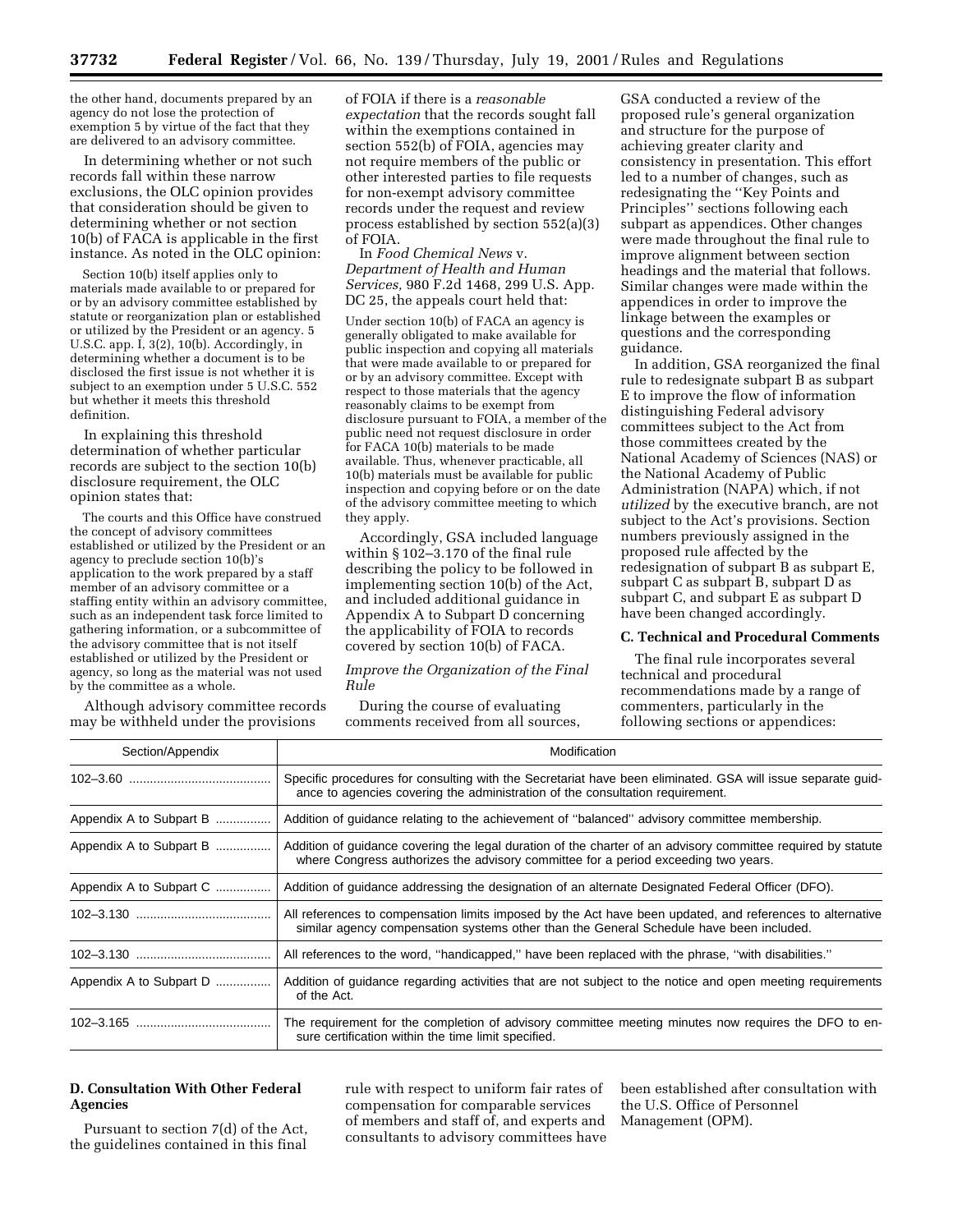Although not required by the Act, the guidelines contained in this final rule that refer to the applicability of conflict of interest statutes and other Federal ethics rules to advisory committee members have been established after consultation with the U.S. Office of Government Ethics (OGE).

Although not required by the Act, the guidelines contained in this final rule that relate to the management of advisory committee records have been established after consultation with the National Archives and Records Administration (NARA).

#### **E. Executive Order 12866**

GSA has determined that this final rule is a significant rule for the purposes of Executive Order 12866 of September 30, 1993.

#### **F. Regulatory Flexibility Act**

GSA has determined that this final rule will not have a significant economic impact on a substantial number of small entities (including small businesses, small organizational units, and small governmental jurisdictions) within the meaning of the Regulatory Flexibility Act, 5 U.S.C. 601, *et seq.* The rule does not impact small entities and applies only to Federal officers and agencies.

#### **G. Paperwork Reduction Act**

The Paperwork Reduction Act does not apply because this final rule does not contain any information collection requirements that require the approval of the Office of Management and Budget (OMB) under 44 U.S.C. 3501, *et seq.*

#### **H. Small Business Regulatory Enforcement Fairness Act**

This final rule is being submitted for Congressional review as prescribed under 5 U.S.C. 801.

#### **List of Subjects in 41 CFR Parts 101–6 and 102–3**

Advisory committees, Government property management.

#### Dated: July 5, 2001.

#### **Stephen A. Perry,**

*Administrator of General Services.*

For the reasons set forth in the preamble, GSA amends 41 CFR chapters 101 and 102 as follows:

#### **CHAPTER 101—[AMENDED]**

#### **PART 101–6—MISCELLANEOUS REGULATIONS**

1. Subpart 101–6.10 is revised to read as follows:

#### **Subpart 101–6.10—Federal Advisory Committee Management**

**Authority:** Sec. 205(c), 63 Stat. 390 (40 U.S.C. 486(c)); sec. 7, 5 U.S.C., App.; and E.O. 12024, 3 CFR, 1977 Comp., p. 158.

#### **§ 101–6.1001 Cross-reference to the Federal Management Regulation (FMR) (41 CFR chapter 102, parts 102–1 through 102– 220).**

For Federal advisory committee management information previously contained in this subpart, see FMR part 102–3 (41 CFR part 102–3).

#### **CHAPTER 102—[AMENDED]**

2. Part 102–3 is added to subchapter A of chapter 102 to read as follows:

#### **PART 102–3—FEDERAL ADVISORY COMMITTEE MANAGEMENT**

#### **Subpart A—What Policies Apply To Advisory Committees Established Within the Executive Branch?**

Sec.

- 102–3.5 What does this subpart cover and how does it apply?
- 102–3.10 What is the purpose of the Federal Advisory Committee Act?
- 102–3.15 Who are the intended users of this part?
- 102–3.20 How does this part meet the needs of its audience?<br>102–3.25 What def
- What definitions apply to this part?
- 102–3.30 What policies govern the use of advisory committees?
- 102–3.35 What policies govern the use of subcommittees?
- 102–3.40 What types of committees or groups are not covered by the Act and this part?
- Appendix A to Subpart A of Part 102–3—Key Points and Principles

#### **Subpart B—How Are Advisory Committees Established, Renewed, Reestablished, and Terminated?**

- 102–3.45 What does this subpart cover and how does it apply?
- 102–3.50 What are the authorities for establishing advisory committees?
- 102–3.55 What rules apply to the duration of an advisory committee?
- 102–3.60 What procedures are required to establish, renew, or reestablish a discretionary advisory committee?
- 102–3.65 What are the public notification requirements for discretionary advisory committees?
- 102–3.70 What are the charter filing requirements?
- 102–3.75 What information must be included in the charter of an advisory committee?
- 102–3.80 How are minor charter amendments accomplished?
- 102–3.85 How are major charter amendments accomplished?
- Appendix A to Subpart B of Part 102–3—Key Points and Principles

#### **Subpart C—How Are Advisory Committees Managed?**

- 102–3.90 What does this subpart cover and how does it apply?
- 102–3.95 What principles apply to the management of advisory committees?
- 102–3.100 What are the responsibilities and functions of GSA?
- 102–3.105 What are the responsibilities of an agency head?
- 102–3.110 What are the responsibilities of a chairperson of an independent Presidential advisory committee?
- 102–3.115 What are the responsibilities and functions of an agency Committee Management Officer (CMO)?
- 102–3.120 What are the responsibilities and functions of a Designated Federal Officer (DFO)?
- 102–3.125 How should agencies consider the roles of advisory committee members and staff?
- 102–3.130 What policies apply to the appointment, and compensation or reimbursement of advisory committee members, staff, and experts and consultants?
- Appendix A to Subpart C of Part 102–3—Key Points and Principles

#### **Subpart D—Advisory Committee Meeting and Recordkeeping Procedures**

- 102–3.135 What does this subpart cover and how does it apply?
- 102–3.140 What policies apply to advisory committee meetings?
- 102–3.145 What policies apply to subcommittee meetings?
- 102–3.150 How are advisory committee meetings announced to the public?
- 102–3.155 How are advisory committee meetings closed to the public?
- 102–3.160 What activities of an advisory committee are not subject to the notice and open meeting requirements of the Act?
- 102–3.165 How are advisory committee meetings documented?
- 102–3.170 How does an interested party obtain access to advisory committee records?
- 102–3.175 What are the reporting and recordkeeping requirements for an advisory committee?
- Appendix A to Subpart D of Part 102–3—Key Points and Principles

#### **Subpart E—How Does This Subpart Apply to Advice or Recommendations Provided to Agencies by the National Academy of Sciences or the National Academy of Public Administration?**

- 102–3.180 What does this subpart cover and how does it apply?
- 102–3.185 What does this subpart require agencies to do?
- Appendix A to Subpart E of Part 102–3—Key Points and Principles
- **Authority:** Sec. 205(c), 63 Stat. 390 (40 U.S.C. 486(c)); sec. 7, 5 U.S.C., App.; and
- E.O. 12024, 3 CFR, 1977 Comp., p. 158.
-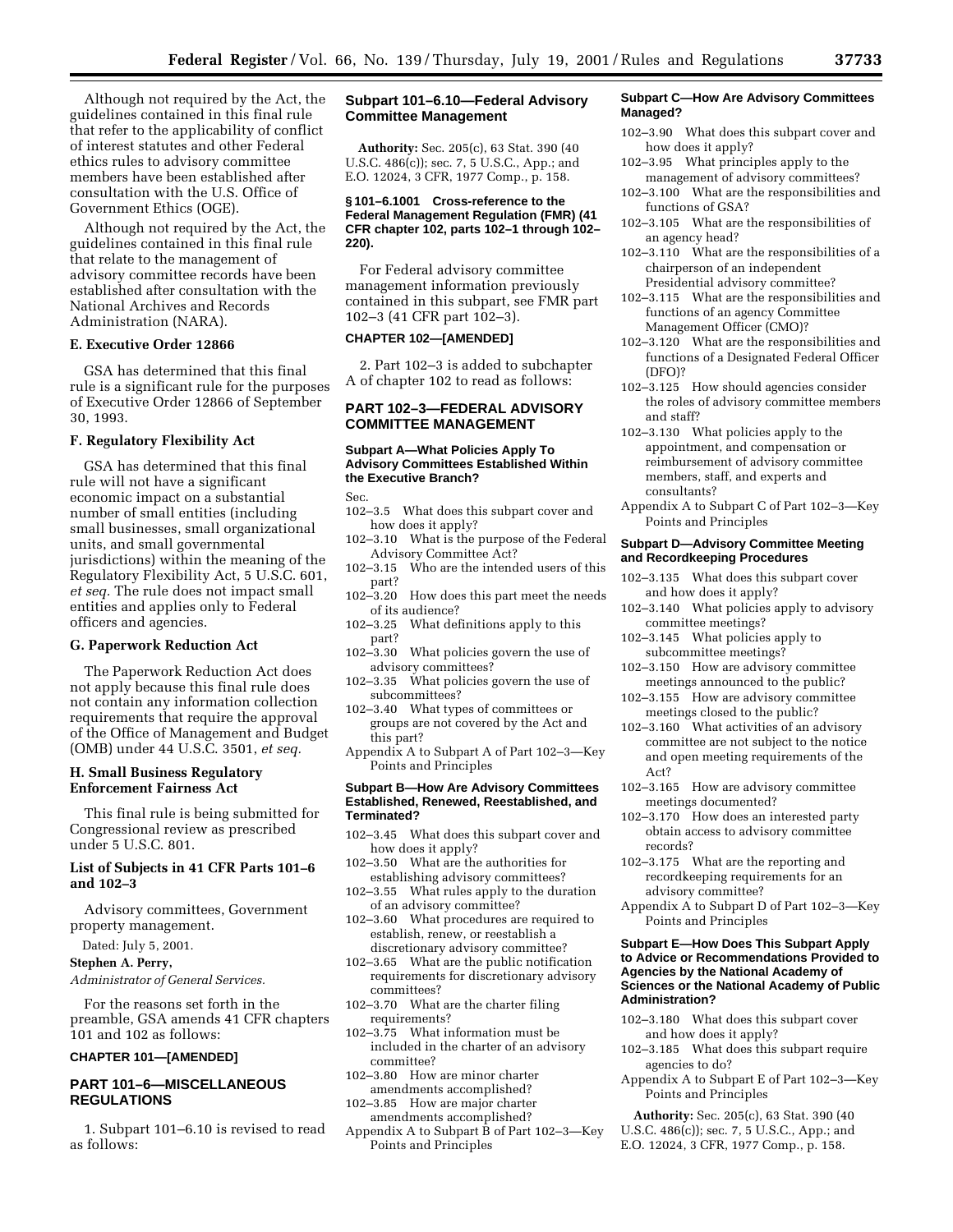#### **Subpart A—What Policies Apply to Advisory Committees Established Within the Executive Branch?**

#### **§ 102–3.5 What does this subpart cover and how does it apply?**

This subpart provides the policy framework that must be used by agency heads in applying the Federal Advisory Committee Act (FACA), as amended (or ''the Act''), 5 U.S.C., App., to advisory committees they establish and operate. In addition to listing key definitions underlying the interpretation of the Act, this subpart establishes the scope and applicability of the Act, and outlines specific exclusions from its coverage.

#### **§ 102–3.10 What is the purpose of the Federal Advisory Committee Act?**

FACA governs the establishment, operation, and termination of advisory committees within the executive branch of the Federal Government. The Act defines what constitutes a Federal advisory committee and provides general procedures for the executive branch to follow for the operation of these advisory committees. In addition, the Act is designed to assure that the Congress and the public are kept informed with respect to the number, purpose, membership, activities, and cost of advisory committees.

#### **§ 102–3.15 Who are the intended users of this part?**

(a) The primary users of this Federal Advisory Committee Management part are:

(1) Executive branch officials and others outside Government currently involved with an established advisory committee;

(2) Executive branch officials who seek to establish or utilize an advisory committee;

(3) Executive branch officials and others outside Government who have decided to pursue, or who are already engaged in, a form of public involvement or consultation and want to avoid inadvertently violating the Act; and

(4) Field personnel of Federal agencies who are increasingly involved with the public as part of their efforts to increase collaboration and improve customer service.

(b) Other types of end-users of this part include individuals and organizations outside of the executive branch who seek to understand and interpret the Act, or are seeking additional guidance.

#### **§ 102–3.20 How does this part meet the needs of its audience?**

This Federal Advisory Committee Management part meets the general and specific needs of its audience by addressing the following issues and related topics:

(a) *Scope and applicability.* This part provides guidance on the threshold issue of what constitutes an advisory committee and clarifies the limits of coverage by the Act for the benefit of the intended users of this part.

(b) *Policies and guidelines.* This part defines the policies, establishes minimum requirements, and provides guidance to Federal officers and agencies for the establishment, operation, administration, and duration of advisory committees subject to the Act. This includes reporting requirements that keep Congress and the public informed of the number, purpose, membership, activities, benefits, and costs of these advisory committees. These requirements form the basis for implementing the Act at both the agency and Governmentwide levels.

(c) *Examples and principles.* This part provides summary-level key points and principles at the end of each subpart that provide more clarification on the role of Federal advisory committees in the larger context of public involvement in Federal decisions and activities. This includes a discussion of the applicability of the Act to different decisionmaking scenarios.

#### **§ 102–3.25 What definitions apply to this part?**

The following definitions apply to this Federal Advisory Committee Management part:

*Act* means the Federal Advisory Committee Act, as amended, 5 U.S.C., App.

*Administrator* means the Administrator of General Services.

*Advisory committee* subject to the Act, except as specifically exempted by the Act or by other statutes, or as not covered by this part, means any committee, board, commission, council, conference, panel, task force, or other similar group, which is established by statute, or established or utilized by the President or by an agency official, for the purpose of obtaining advice or recommendations for the President or on issues or policies within the scope of an agency official's responsibilities.

*Agency* has the same meaning as in 5 U.S.C. 551(1).

*Committee Management Officer (''CMO''),* means the individual designated by the agency head to implement the provisions of section 8(b) of the Act and any delegated responsibilities of the agency head under the Act.

*Committee Management Secretariat (''Secretariat''),* means the organization established pursuant to section 7(a) of the Act, which is responsible for all matters relating to advisory committees, and carries out the responsibilities of the Administrator under the Act and Executive Order 12024 (3 CFR, 1977 Comp., p. 158).

*Committee meeting* means any gathering of advisory committee members (whether in person or through electronic means) held with the approval of an agency for the purpose of deliberating on the substantive matters upon which the advisory committee provides advice or recommendations.

*Committee member* means an individual who serves by appointment or invitation on an advisory committee or subcommittee.

*Committee staff* means any Federal employee, private individual, or other party (whether under contract or not) who is not a committee member, and who serves in a support capacity to an advisory committee or subcommittee.

*Designated Federal Officer (''DFO''),* means an individual designated by the agency head, for each advisory committee for which the agency head is responsible, to implement the provisions of sections 10(e) and (f) of the Act and any advisory committee procedures of the agency under the control and supervision of the CMO.

*Discretionary advisory committee* means any advisory committee that is established under the authority of an agency head or authorized by statute. An advisory committee referenced in general (non-specific) authorizing language or Congressional committee report language is discretionary, and its establishment or termination is within the legal discretion of an agency head.

*Independent Presidential advisory committee* means any Presidential advisory committee not assigned by the Congress in law, or by President or the President's delegate, to an agency for administrative and other support.

*Non-discretionary advisory committee* means any advisory committee either required by statute or by Presidential directive. A *non-discretionary advisory committee* required by statute generally is identified specifically in a statute by name, purpose, or functions, and its establishment or termination is beyond the legal discretion of an agency head.

*Presidential advisory committee* means any advisory committee authorized by the Congress or directed by the President to advise the President.

*Subcommittee* means a group, generally not subject to the Act, that reports to an advisory committee and not directly to a Federal officer or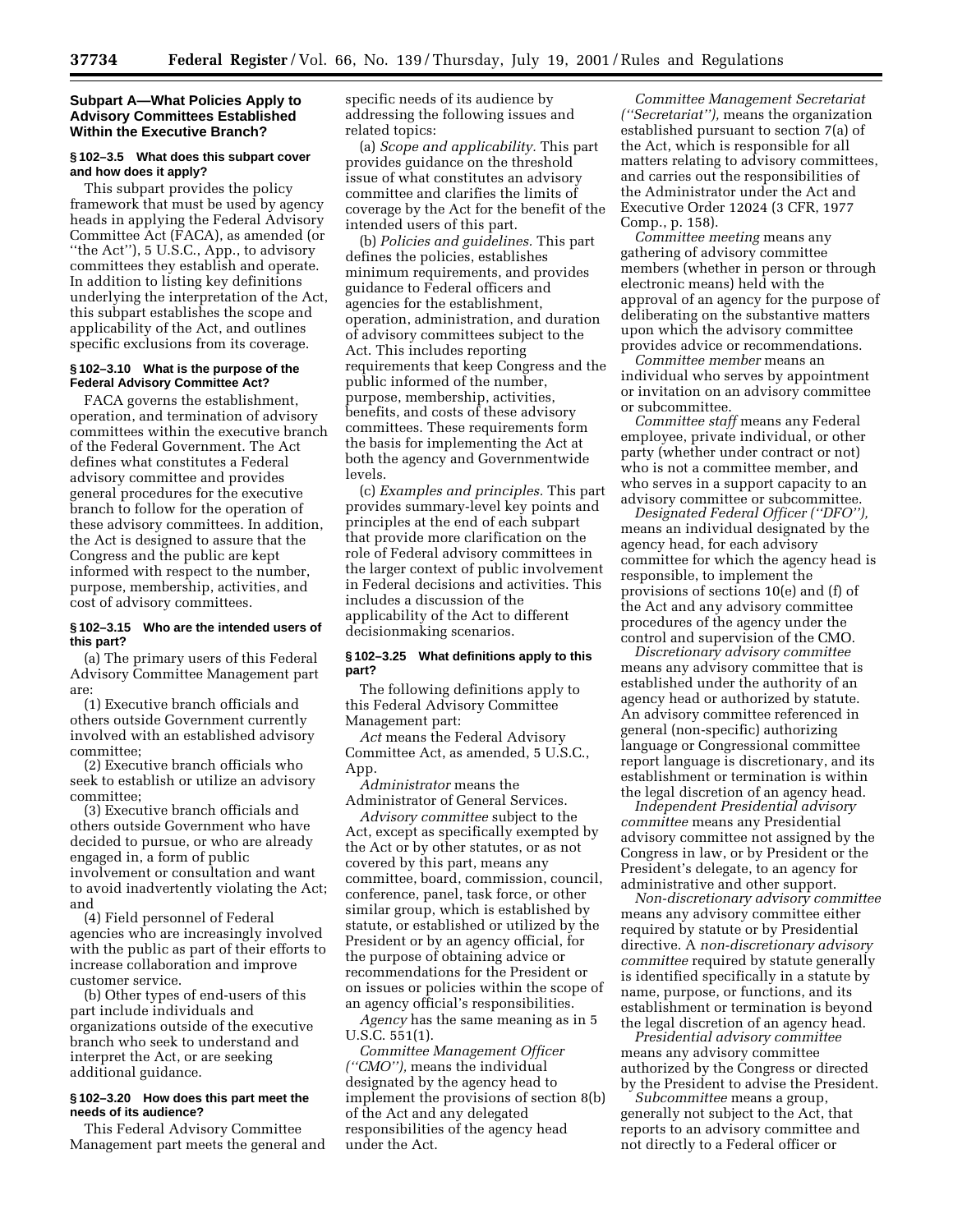agency, whether or not its members are drawn in whole or in part from the parent advisory committee.

*Utilized* for the purposes of the Act, does not have its ordinary meaning. A committee that is not established by the Federal Government is *utilized* within the meaning of the Act when the President or a Federal office or agency exercises actual management or control over its operation.

#### **§ 102–3.30 What policies govern the use of advisory committees?**

The policies to be followed by Federal departments and agencies in establishing and operating advisory committees consistent with the Act are as follows:

(a) *Determination of need in the public interest.* A discretionary advisory committee may be established only when it is essential to the conduct of agency business and when the information to be obtained is not already available through another advisory committee or source within the Federal Government. Reasons for deciding that an advisory committee is needed may include whether:

(1) Advisory committee deliberations will result in the creation or elimination of (or change in) regulations, policies, or guidelines affecting agency business;

(2) The advisory committee will make recommendations resulting in significant improvements in service or reductions in cost; or

(3) The advisory committee's recommendations will provide an important additional perspective or viewpoint affecting agency operations.

(b) *Termination.* An advisory committee must be terminated when:

(1) The stated objectives of the committee have been accomplished;

(2) The subject matter or work of the committee has become obsolete by the passing of time or the assumption of the committee's functions by another entity;

(3) The agency determines that the cost of operation is excessive in relation to the benefits accruing to the Federal Government;

(4) In the case of a discretionary advisory committee, upon the expiration of a period not to exceed two years, unless renewed;

(5) In the case of a non-discretionary advisory committee required by Presidential directive, upon the expiration of a period not to exceed two years, unless renewed by authority of the President; or

(6) In the case of a non-discretionary advisory committee required by statute, upon the expiration of the time explicitly specified in the statute, or implied by operation of the statute.

(c) *Balanced membership.* An advisory committee must be fairly balanced in its membership in terms of the points of view represented and the functions to be performed.

(d) *Open meetings.* Advisory committee meetings must be open to the public except where a closed or partially-closed meeting has been determined proper and consistent with the exemption(s) of the Government in the Sunshine Act, 5 U.S.C. 552b(c), as the basis for closure.

(e) *Advisory functions only.* The function of advisory committees is advisory only, unless specifically provided by statute or Presidential directive.

#### **§ 102–3.35 What policies govern the use of subcommittees?**

(a) In general, the requirements of the Act and the policies of this Federal Advisory Committee Management part do not apply to subcommittees of advisory committees that report to a parent advisory committee and not directly to a Federal officer or agency. However, this section does not preclude an agency from applying any provision of the Act and this part to any subcommittee of an advisory committee in any particular instance.

(b) The creation and operation of subcommittees must be approved by the agency establishing the parent advisory committee.

#### **§ 102–3.40 What types of committees or groups are not covered by the Act and this part?**

The following are examples of committees or groups that are not covered by the Act or this Federal Advisory Committee Management part:

(a) *Committees created by the National Academy of Sciences (NAS) or the National Academy of Public Administration (NAPA).* Any committee created by NAS or NAPA in accordance with section 15 of the Act, except as otherwise covered by subpart E of this part;

(b) *Advisory committees of the Central Intelligence Agency and the Federal Reserve System.* Any advisory committee established or utilized by the Central Intelligence Agency or the Federal Reserve System;

(c) *Committees exempted by statute.* Any committee specifically exempted from the Act by law;

(d) *Committees not actually managed or controlled by the executive branch.* Any committee or group created by non-Federal entities (such as a contractor or private organization), provided that these committees or groups are not actually managed or controlled by the executive branch;

(e) *Groups assembled to provide individual advice.* Any group that meets with a Federal official(s), including a public meeting, where advice is sought from the attendees on an individual basis and not from the group as a whole;

(f) *Groups assembled to exchange facts or information.* Any group that meets with a Federal official(s) for the purpose of exchanging facts or information;

(g) *Intergovernmental committees.* Any committee composed wholly of full-time or permanent part-time officers or employees of the Federal Government and elected officers of State, local and tribal governments (or their designated employees with authority to act on their behalf), acting in their official capacities. However, the purpose of such a committee must be solely to exchange views, information, or advice relating to the management or implementation of Federal programs established pursuant to statute, that explicitly or inherently share intergovernmental responsibilities or administration (see guidelines issued by the Office of Management and Budget (OMB) on section 204(b) of the Unfunded Mandates Reform Act of 1995, 2 U.S.C. 1534(b), OMB Memorandum M–95–20, dated September 21, 1995, available from the Committee Management Secretariat (MC), General Services Administration, 1800 F Street, NW., Washington, DC 20405–0002);

(h) *Intragovernmental committees.* Any committee composed wholly of full-time or permanent part-time officers or employees of the Federal Government;

(i) *Local civic groups.* Any local civic group whose primary function is that of rendering a public service with respect to a Federal program;

(j) *Groups established to advise State or local officials.* Any State or local committee, council, board, commission, or similar group established to advise or make recommendations to State or local officials or agencies; and

(k) *Operational committees.* Any committee established to perform primarily operational as opposed to advisory functions. Operational functions are those specifically authorized by statute or Presidential directive, such as making or implementing Government decisions or policy. A committee designated operational may be covered by the Act if it becomes primarily advisory in nature. It is the responsibility of the administering agency to determine whether a committee is primarily operational. If so, it does not fall under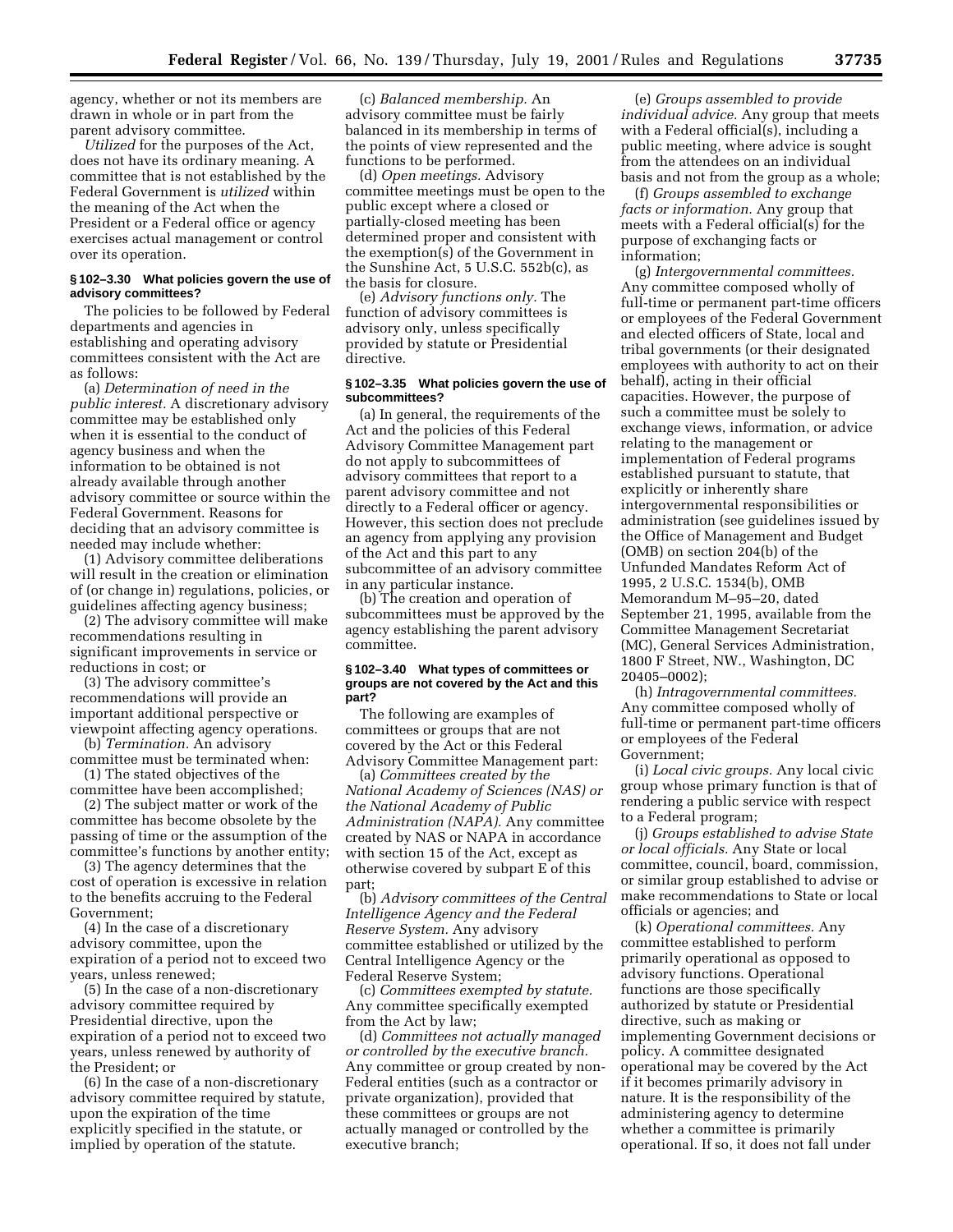$\equiv$ 

the requirements of the Act and this part.

# **Appendix A to Subpart A of Part 102– 3—Key Points and Principles**

This appendix provides additional guidance in the form of answers to frequently asked questions and identifies key points and principles that may be applied to situations not covered elsewhere in this subpart. The guidance follows:

| Key points and principles                                                                                                                                       |                         | Section(s)        |         | Question(s)                                                                                                                                                                                                                                                                                                                                                                                                                                                                                                                                                                                                                                                                                                                                                    | Guidance                                                                                                                                                                                                                                                                                                                                                                                                                                                                                                                                                                                                                                                                                                                                                                                                                                                                                                                                                                                                                                                                                                                                                                                                                                                                                                                                                                                                                                                                                                                                |
|-----------------------------------------------------------------------------------------------------------------------------------------------------------------|-------------------------|-------------------|---------|----------------------------------------------------------------------------------------------------------------------------------------------------------------------------------------------------------------------------------------------------------------------------------------------------------------------------------------------------------------------------------------------------------------------------------------------------------------------------------------------------------------------------------------------------------------------------------------------------------------------------------------------------------------------------------------------------------------------------------------------------------------|-----------------------------------------------------------------------------------------------------------------------------------------------------------------------------------------------------------------------------------------------------------------------------------------------------------------------------------------------------------------------------------------------------------------------------------------------------------------------------------------------------------------------------------------------------------------------------------------------------------------------------------------------------------------------------------------------------------------------------------------------------------------------------------------------------------------------------------------------------------------------------------------------------------------------------------------------------------------------------------------------------------------------------------------------------------------------------------------------------------------------------------------------------------------------------------------------------------------------------------------------------------------------------------------------------------------------------------------------------------------------------------------------------------------------------------------------------------------------------------------------------------------------------------------|
| I. FACA applies to advisory<br>committees that are either<br>"established" or "utilized"<br>by an agency.                                                       | $102 - 3.25$<br>3.40(f) | $102 - 3.40(d)$ , | $102 -$ | 1. A local citizens group<br>wants to meet with a Fed-<br>eral official(s) to help im-<br>prove the condition of a<br>forest's trails and quality of<br>concessions. May the Gov-<br>ernment meet with the<br>group without chartering<br>the group under the Act?<br>2. May an agency official at-<br>tend meetings of external<br>groups where advice may<br>be offered to the Govern-<br>ment during the course of<br>discussions?<br>3. May an agency official<br>participate in meetings of<br>groups or organizations as<br>a member without char-<br>tering the group under the<br>Act?<br>4. Is the Act applicable to<br>meetings between agency<br>officials and their contrac-<br>tors, licensees, or other<br>"private sector program<br>partners?" | A. The answer to questions 1, 2, and 3 is<br>yes, if the agency does not either "estab-<br>lish" or "utilize" (exercise "actual man-<br>agement or control" over) the group. (i)<br>Although there is no precise legal defini-<br>tion of "actual management or control,"<br>the following factors may be used by an<br>agency to determine whether or not a<br>group is "utilized" within the meaning of<br>the Act: (a) Does the agency manage or<br>control the group's membership or other-<br>wise determine its composition? (b) Does<br>the agency manage or control the group's<br>agenda? (c) Does the agency fund the<br>group's activities? (ii) Answering "yes" to<br>any or all of questions 1, 2, or 3 does not<br>automatically mean the group is "utilized"<br>within the meaning of the Act. However,<br>an agency may need to reconsider the<br>status of the group under the Act if the<br>relationship in question essentially is in-<br>distinguishable from an advisory com-<br>mittee established by the agency.<br>B. The answer to question 4 is no. Agen-<br>cies often meet with contractors and li-<br>censees, individually and as a group, to<br>discuss specific matters involving a con-<br>tract's solicitation, issuance, and imple-<br>mentation, or an agency's efforts to en-<br>sure compliance with its regulations. Such<br>interactions are not subject to the Act be-<br>cause these groups are not "established"<br>or "utilized" for the purpose of obtaining<br>advice or recommendations. |
| II. The development of con-<br>sensus among all or some<br>of the attendees at a public<br>meeting or similar forum<br>does not automatically in-<br>voke FACA. | $102 - 3.25$<br>3.40(f) | $102 - 3.40(d)$ , | $102 -$ | 1. If, during a public meeting<br>of the "town hall" type<br>called by an agency, it ap-<br>pears that the audience is<br>achieving consensus, or a<br>common point of view, is<br>this an indication that the<br>meeting is subject to the<br>Act and must be stopped?                                                                                                                                                                                                                                                                                                                                                                                                                                                                                        | A. No, the public meeting need not be<br>stopped. (i) A group must either be "es-<br>tablished" or "utilized" by the executive<br>branch in order for the Act to apply. (ii)<br>Public meetings represent a chance for<br>individuals to voice their opinions and/or<br>share information. In that sense, agencies<br>do not either "establish" the assemblage<br>of individuals as an advisory committee or<br>"utilize" the attendees as an advisory<br>committee because there are no ele-<br>ments of either "management" or "con-<br>trol" present or intended.                                                                                                                                                                                                                                                                                                                                                                                                                                                                                                                                                                                                                                                                                                                                                                                                                                                                                                                                                                    |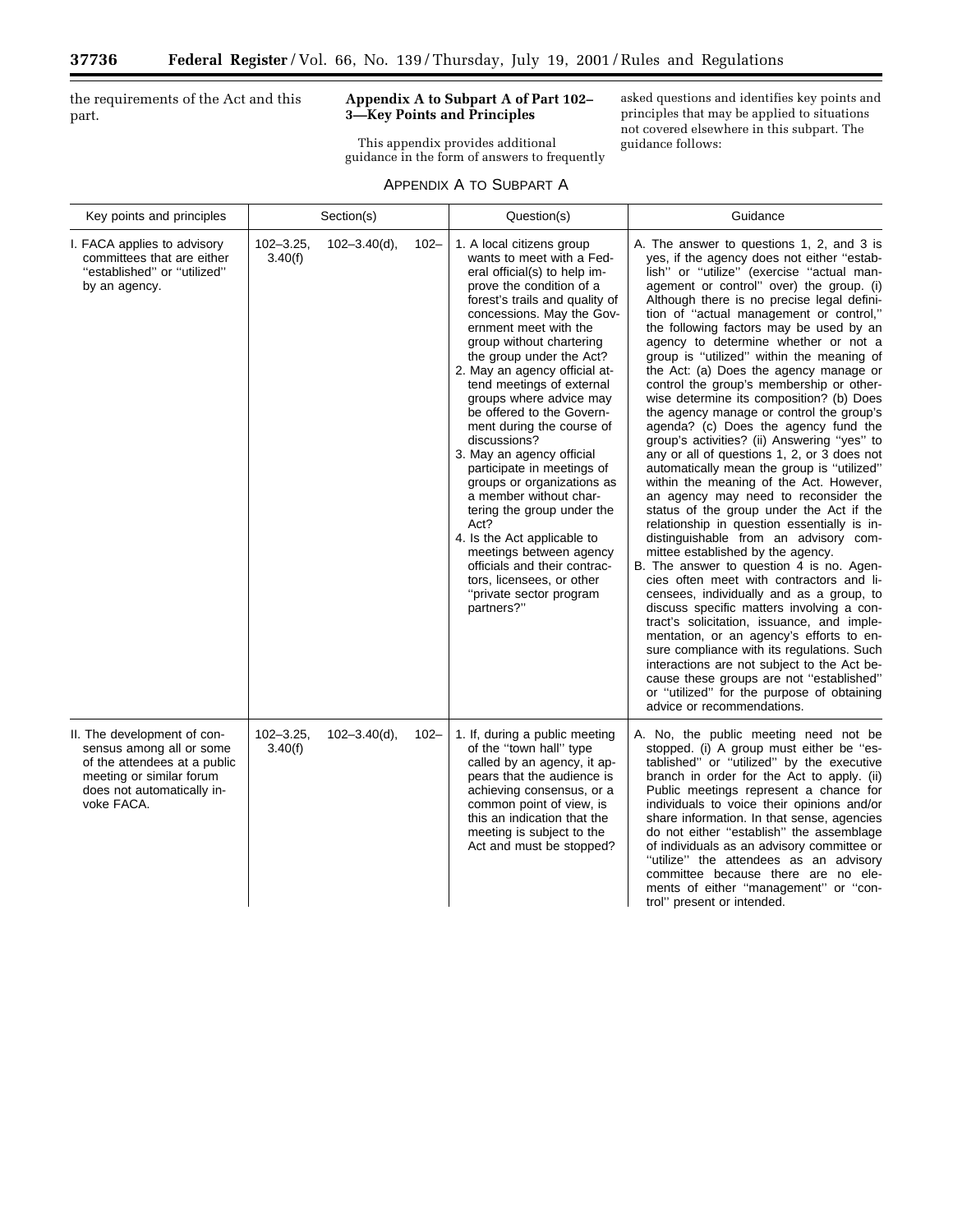| Key points and principles                                                                                                                                                                                   | Section(s)                        | Question(s)                                                                                                                                                                                                                       | Guidance                                                                                                                                                                                                                                                                                                                                                                                                                                                                                                                                                                                                                                                                                                                                                                                                              |
|-------------------------------------------------------------------------------------------------------------------------------------------------------------------------------------------------------------|-----------------------------------|-----------------------------------------------------------------------------------------------------------------------------------------------------------------------------------------------------------------------------------|-----------------------------------------------------------------------------------------------------------------------------------------------------------------------------------------------------------------------------------------------------------------------------------------------------------------------------------------------------------------------------------------------------------------------------------------------------------------------------------------------------------------------------------------------------------------------------------------------------------------------------------------------------------------------------------------------------------------------------------------------------------------------------------------------------------------------|
| III. Meetings between a Fed-<br>eral official(s) and a collec-<br>tion of individuals where ad-<br>vice is sought from the<br>attendees on an individual<br>basis are not subject to the<br>Act.            | $102 - 3.40(e)$                   | 1. May an agency official<br>meet with a number of per-<br>sons collectively to obtain<br>their individual views with-<br>out violating the Act?<br>2. Does the concept of an<br>"individual" apply only to<br>"natural persons?" | A. The answer to questions 1 and 2 is yes.<br>The Act applies only where a group is es-<br>tablished or utilized to provide advice or<br>recommendations "as a group." (i) A<br>mere assemblage or collection of individ-<br>uals where the attendees are providing<br>individual advice is not acting "as a<br>group" under the Act. (ii) In this respect,<br>"individual" is not limited to "natural per-<br>sons." Where the group consists of rep-<br>resentatives of various existing organiza-<br>tions, each representative individually<br>may provide advice on behalf of that per-<br>son's organization without violating the<br>Act, if those organizations themselves are<br>not "managed or controlled" by the agen-<br>CV.                                                                             |
| IV. Meetings between Federal,<br>State, local, and tribal elect-<br>ed officials are not subject<br>to the Act.                                                                                             | $102 - 3.40(q)$                   | 1. Is the exclusion from the<br>Act covering elected offi-<br>cials of State, local, and<br>tribal governments acting<br>in their official capacities<br>also applicable to associa-<br>tions of State officials?                 | A. Yes. The scope of activities covered by<br>the exclusion from the Act for intergovern-<br>mental activities should be construed<br>broadly to facilitateFederal/State/local/trib-<br>al discussions on shared intergovern-<br>mental program responsibilities or admin-<br>istration. Pursuant to a Presidential dele-<br>gation, the Office of Management and<br>Budget (OMB) issued guidelines for this<br>exemption, authorized by section 204(b)<br>of the Unfunded Mandates Reform Act of<br>1995, 2U.S.C. 1534(b). (See OMB Memo-<br>randum M-95-20, dated September 21,<br>1995, published at 60 FR 50651 (Sep-<br>tember 29, 1995), and which is available<br>from the Committee Management Secre-<br>tariat (MC), General Services Administra-<br>tion, 1800 F Street, NW, Washington, DC<br>20405-0002). |
| V. Advisory committees estab-<br>lished under the Act may<br>perform advisory functions<br>only, unless authorized to<br>perform "operational" duties<br>by the Congress or by Pres-<br>idential directive. | $102 - 3.30(e)$ , $102 - 3.40(k)$ | 1. Are "operational commit-<br>tees" subject to the Act,<br>even if they may engage in<br>some advisory activities?                                                                                                               | A. No, so long as the operational functions<br>performed by the committee constitute<br>the "primary" mission of the committee.<br>Only committees established or utilized by<br>the executive branch in the interest of ob-<br>taining advice or recommendations are<br>subject to the Act. However, without spe-<br>cific authorization by the Congress or di-<br>rection by the President, Federal func-<br>tions (decisionmaking or operations) can-                                                                                                                                                                                                                                                                                                                                                              |

# APPENDIX A TO SUBPART A—Continued

not be delegated to, or assumed by, non-

Federal individuals or entities.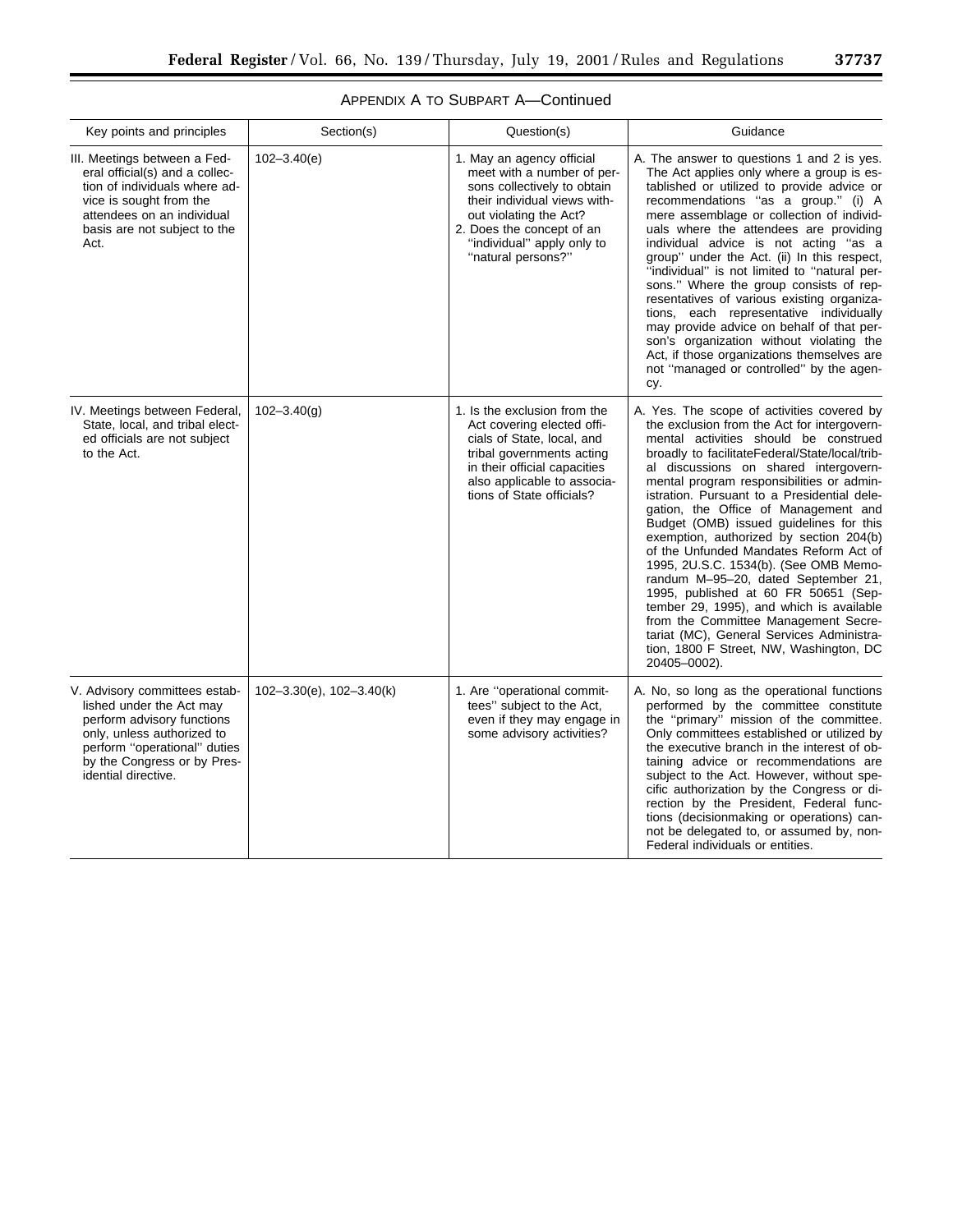| Key points and principles                                                                                                                                               | Section(s)      | Question(s)                                                                                                                                                                                                                                                                                                                                                                                                                                                                                 | Guidance                                                                                                                                                                                                                                                                                                                                                                                                                                                                                                                                                                                                                                                                                                                                                                                                                                                                                                                                                                                                                                                                                                                                                                                            |
|-------------------------------------------------------------------------------------------------------------------------------------------------------------------------|-----------------|---------------------------------------------------------------------------------------------------------------------------------------------------------------------------------------------------------------------------------------------------------------------------------------------------------------------------------------------------------------------------------------------------------------------------------------------------------------------------------------------|-----------------------------------------------------------------------------------------------------------------------------------------------------------------------------------------------------------------------------------------------------------------------------------------------------------------------------------------------------------------------------------------------------------------------------------------------------------------------------------------------------------------------------------------------------------------------------------------------------------------------------------------------------------------------------------------------------------------------------------------------------------------------------------------------------------------------------------------------------------------------------------------------------------------------------------------------------------------------------------------------------------------------------------------------------------------------------------------------------------------------------------------------------------------------------------------------------|
| VI. Committees authorized by<br>the Congress in law or by<br>Presidential directive to per-<br>form primarily "operational"<br>functions are not subject to<br>the Act. | $102 - 3.40(k)$ | 1. What characteristics are<br>common to "operational<br>committees?"<br>2. A committee created by<br>the Congress by statute is<br>responsible, for example,<br>for developing plans and<br>events to commemorate<br>the contributions of wildlife<br>to the enjoyment of the<br>Nation's parks. Part of the<br>committee's role includes<br>providing advice to certain<br>Federal agencies as may<br>be necessary to coordinate<br>these events. Is this com-<br>mittee subject to FACA? | A. In answer to question 1, non-advisory, or<br>"operational" committees generally have<br>the following characteristics: (i) Specific<br>functions and/or authorities provided by<br>the Congress in law or by Presidential di-<br>rective; (ii) The ability to make and imple-<br>ment traditionally Governmental deci-<br>sions; and (iii) The authority to perform<br>specific tasks to implement a Federal pro-<br>gram.<br>B. Agencies are responsible for determining<br>whether or not a committee primarily pro-<br>vides advice or recommendations and is,<br>therefore, subject to the Act, or is pri-<br>marily "operational" and not covered by<br>FACA.<br>C. The answer to question 2 is no. The<br>committee is not subject to the Act be-<br>cause: (i) Its functions are to plan and im-<br>plement specific tasks; (ii) The committee<br>has been granted the express authority<br>by the Congress to perform its statutorily<br>required functions; and (iii) Its incidental<br>role of providing advice to other Federal<br>agencies is secondary to its primarily<br>operational role of planning and imple-<br>menting specific tasks and performing<br>statutory functions. |

## APPENDIX A TO SUBPART A—Continued

#### **Subpart B—How Are Advisory Committees Established, Renewed, Reestablished, and Terminated?**

#### **§ 102–3.45 What does this subpart cover and how does it apply?**

Requirements for establishing and terminating advisory committees vary depending on the establishing entity and the source of authority for the advisory committee. This subpart covers the procedures associated with the establishment, renewal, reestablishment, and termination of advisory committees. These procedures include consulting with the Secretariat, preparing and filing an advisory committee charter, publishing notice in the **Federal Register**, and amending an advisory committee charter.

#### **§ 102–3.50 What are the authorities for establishing advisory committees?**

FACA identifies four sources of authority for establishing an advisory committee:

(a) *Required by statute.* By law where the Congress establishes an advisory committee, or specifically directs the President or an agency to establish it (*non-discretionary*);

(b) *Presidential authority.* By Executive order of the President or other Presidential directive (*nondiscretionary*);

(c) *Authorized by statute.* By law where the Congress authorizes, but does not direct the President or an agency to establish it (*discretionary*); or

(d) *Agency authority.* By an agency under general authority in title 5 of the United States Code or under other general agency-authorizing statutes (*discretionary*).

#### **§ 102–3.55 What rules apply to the duration of an advisory committee?**

(a) An advisory committee automatically terminates two years after its date of establishment unless:

(1) The statutory authority used to establish the advisory committee provides a different duration;

(2) The President or agency head determines that the advisory committee has fulfilled the purpose for which it was established and terminates the advisory committee earlier;

(3) The President or agency head determines that the advisory committee is no longer carrying out the purpose for which it was established and terminates the advisory committee earlier; or

(4) The President or agency head renews the committee not later than two years after its date of establishment in accordance with § 102–3.60. If an advisory committee needed by the President or an agency terminates because it was not renewed in a timely manner, or if the advisory committee has been terminated under the provisions of § 102–3.30(b), it can be

reestablished in accordance with § 102– 3.60.

(b) When an advisory committee terminates, the agency shall notify the Secretariat of the effective date of the termination.

#### **§ 102–3.60 What procedures are required to establish, renew, or reestablish a discretionary advisory committee?**

(a) *Consult with the Secretariat.* Before establishing, renewing, or reestablishing a discretionary advisory committee and filing the charter as addressed later in § 102–3.70, the agency head must consult with the Secretariat. As part of this consultation, agency heads are encouraged to engage in constructive dialogue with the Secretariat. With a full understanding of the background and purpose behind the proposed advisory committee, the Secretariat may share its knowledge and experience with the agency on how best to make use of the proposed advisory committee, suggest alternate methods of attaining its purpose that the agency may wish to consider, or inform the agency of a pre-existing advisory committee performing similar functions.

(b) *Include required information in the consultation.* Consultations covering the establishment, renewal, and reestablishment of advisory committees must, as a minimum, contain the following information: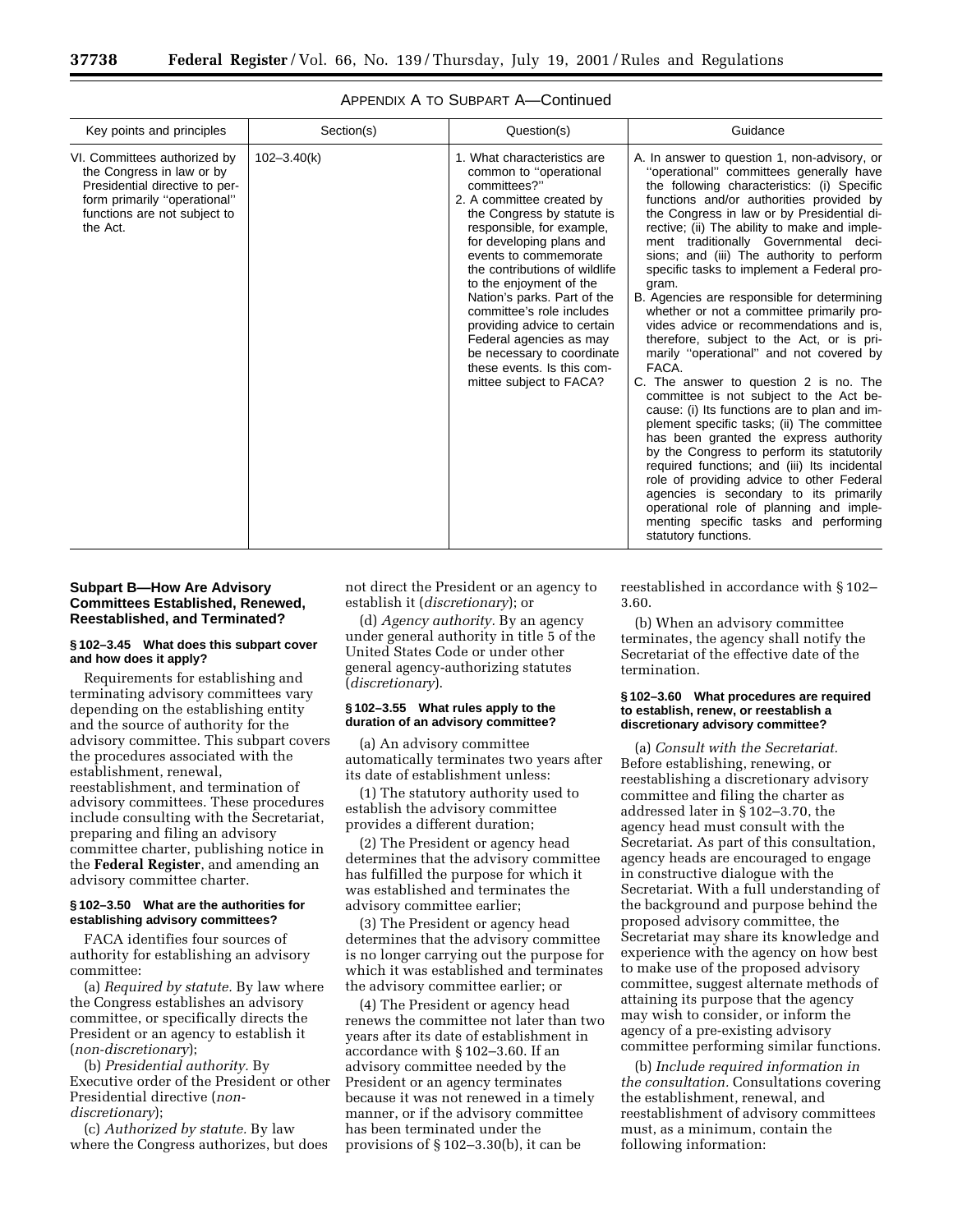(1) *Explanation of need.* An explanation stating why the advisory committee is essential to the conduct of agency business and in the public interest;

(2) *Lack of duplication of resources.* An explanation stating why the advisory committee's functions cannot be performed by the agency, another existing committee, or other means such as a public hearing; and

(3) *Fairly balanced membership.* A description of the agency's plan to attain fairly balanced membership. The plan will ensure that, in the selection of members for the advisory committee, the agency will consider a cross-section of those directly affected, interested, and qualified, as appropriate to the nature and functions of the advisory committee. Advisory committees requiring technical expertise should include persons with demonstrated professional or personal qualifications and experience relevant to the functions and tasks to be performed.

#### **§ 102–3.65 What are the public notification requirements for discretionary advisory committees?**

A notice to the public in the **Federal Register** is required when a discretionary advisory committee is established, renewed, or reestablished.

(a) *Procedure.* Upon receiving notice from the Secretariat that its review is complete in accordance with § 102– 3.60(a), the agency must publish a notice in the **Federal Register** announcing that the advisory committee is being established, renewed, or reestablished. For the establishment of a new advisory committee, the notice also must describe the nature and purpose of the advisory committee and affirm that the advisory committee is necessary and in the public interest.

(b) *Time required for notices.* Notices of establishment and reestablishment of advisory committees must appear at least 15 calendar days before the charter is filed, except that the Secretariat may approve less than 15 calendar days when requested by the agency for good cause. This requirement for advance notice does not apply to advisory committee renewals, notices of which may be published concurrently with the filing of the charter.

#### **§ 102–3.70 What are the charter filing requirements?**

No advisory committee may meet or take any action until a charter has been filed by the Committee Management Officer (CMO) designated in accordance with section 8(b) of the Act, or by another agency official designated by the agency head.

(a) *Requirement for discretionary advisory committees.* To establish, renew, or reestablish a discretionary advisory committee, a charter must be filed with:

(1) The agency head;

(2) The standing committees of the Senate and the House of Representatives having legislative jurisdiction of the agency, the date of filing with which constitutes the official date of establishment for the advisory committee;

(3) The Library of Congress, Anglo-American Acquisitions Division, Government Documents Section, Federal Advisory Committee Desk, 101 Independence Avenue, SE., Washington, DC 20540–4172; and

(4) The Secretariat, indicating the date the charter was filed in accordance with paragraph (a)(2) of this section.

(b) *Requirement for non-discretionary advisory committees.* Charter filing requirements for non-discretionary advisory committees are the same as those in paragraph (a) of this section, except the date of establishment for a Presidential advisory committee is the date the charter is filed with the Secretariat.

(c) *Requirement for subcommittees that report directly to the Government.* Subcommittees that report directly to a Federal officer or agency must comply with this subpart and include in a charter the information required by § 102–3.75.

#### **§ 102–3.75 What information must be included in the charter of an advisory committee?**

(a) *Purpose and contents of an advisory committee charter.* An advisory committee charter is intended to provide a description of an advisory committee's mission, goals, and objectives. It also provides a basis for evaluating an advisory committee's progress and effectiveness. The charter must contain the following information:

(1) The advisory committee's official designation;

(2) The objectives and the scope of the advisory committee's activity;

(3) The period of time necessary to carry out the advisory committee's purpose(s);

(4) The agency or Federal officer to whom the advisory committee reports;

(5) The agency responsible for providing the necessary support to the advisory committee;

(6) A description of the duties for which the advisory committee is responsible and specification of the authority for any non-advisory functions;

(7) The estimated annual costs to operate the advisory committee in dollars and person years;

(8) The estimated number and frequency of the advisory committee's meetings;

(9) The planned termination date, if less than two years from the date of establishment of the advisory committee;

(10) The name of the President's delegate, agency, or organization responsible for fulfilling the reporting requirements of section 6(b) of the Act, if appropriate; and

 $(11)$  The date the charter is filed in accordance with § 102–3.70.

(b) The provisions of paragraphs (a)(1) through  $(11)$  of this section apply to all subcommittees that report directly to a Federal officer or agency.

#### **§ 102–3.80 How are minor charter amendments accomplished?**

(a) *Responsibility and limitation.* The agency head is responsible for amending the charter of an advisory committee. Amendments may be either minor or major. The procedures for making changes and filing amended charters will depend upon the authority basis for the advisory committee. Amending any existing advisory committee charter does not constitute renewal of the advisory committee under § 102–3.60.

(b) *Procedures for minor amendments.* To make a minor amendment to an advisory committee charter, such as changing the name of the advisory committee or modifying the estimated number or frequency of meetings, the following procedures must be followed:

(1) *Non-discretionary advisory committees.* The agency head must ensure that any minor technical changes made to current charters are consistent with the relevant authority. When the Congress by law, or the President by Executive order, changes the authorizing language that has been the basis for establishing an advisory committee, the agency head or the chairperson of an independent Presidential advisory committee must amend those sections of the current charter affected by the new statute or Executive order, and file the amended charter as specified in § 102–3.70.

(2) *Discretionary advisory committees.* The charter of a discretionary advisory committee may be amended when an agency head determines that technical provisions of a filed charter are inaccurate, or specific provisions have changed or become obsolete with the passing of time, and that these amendments will not alter the advisory committee's objectives and scope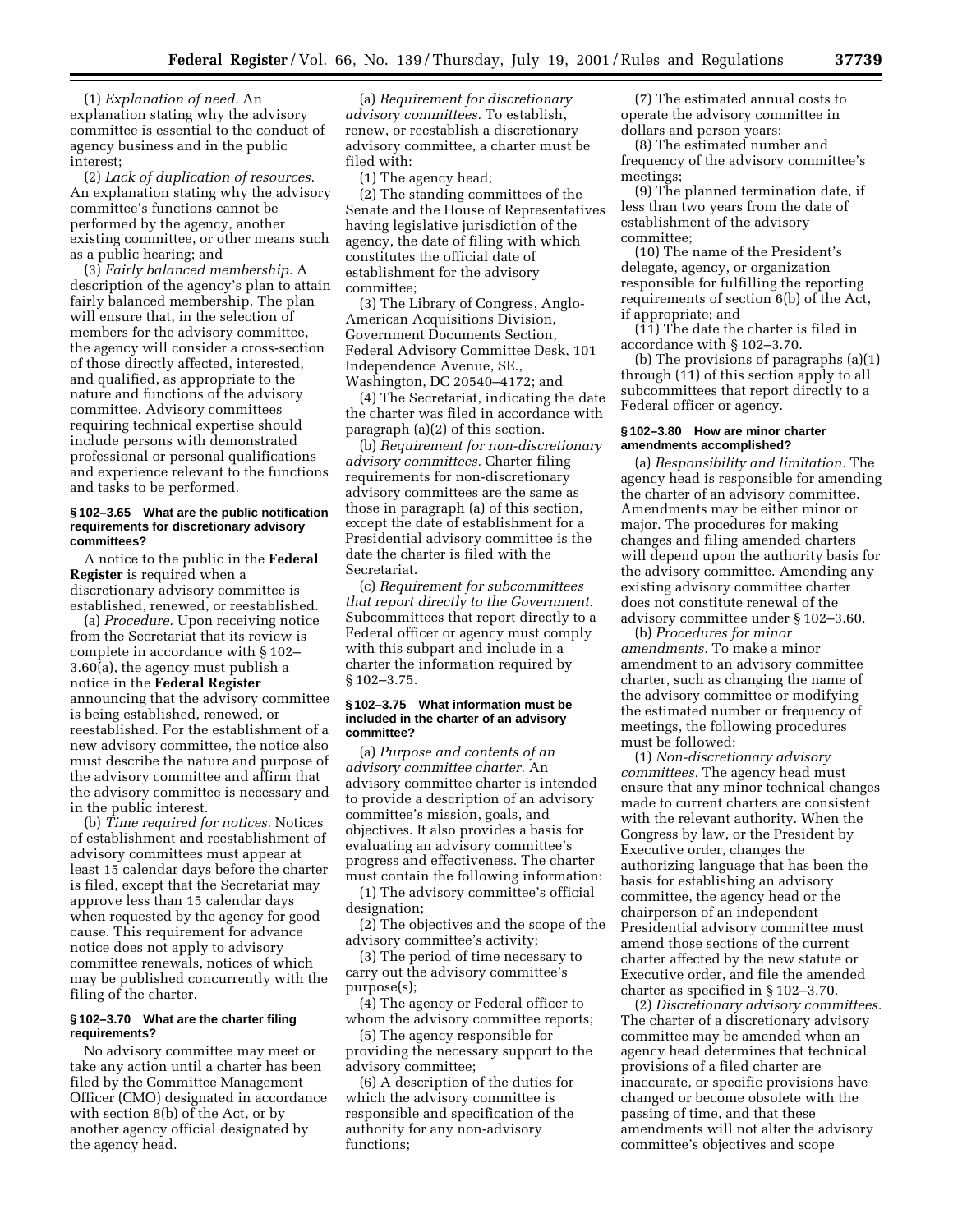substantially. The agency must amend the charter language as necessary and file the amended charter as specified in § 102–3.70.

#### **§ 102–3.85 How are major charter amendments accomplished?**

Procedures for making major amendments to advisory committee charters, such as substantial changes in

objectives and scope, duties, and estimated costs, are the same as in § 102–3.80, except that for discretionary advisory committees an agency must:

(a) Consult with the Secretariat on the amended language, and explain the purpose of the changes and why they are necessary; and

(b) File the amended charter as specified in § 102–3.70.

#### APPENDIX A TO SUBPART B

#### **Appendix A to Subpart B of Part 102– 3—Key Points and Principles**

This appendix provides additional guidance in the form of answers to frequently asked questions and identifies key points and principles that may be applied to situations not covered elsewhere in this subpart. The guidance follows:

| Key points and principles                                                                                                                                                        | Section(s)                           | Question(s)                                                                                                                                                                                                                                              | Guidance                                                                                                                                                                                                                                                                                                                                                                                                                                                                                                                                                                                                                                                                                                                     |
|----------------------------------------------------------------------------------------------------------------------------------------------------------------------------------|--------------------------------------|----------------------------------------------------------------------------------------------------------------------------------------------------------------------------------------------------------------------------------------------------------|------------------------------------------------------------------------------------------------------------------------------------------------------------------------------------------------------------------------------------------------------------------------------------------------------------------------------------------------------------------------------------------------------------------------------------------------------------------------------------------------------------------------------------------------------------------------------------------------------------------------------------------------------------------------------------------------------------------------------|
| I. Agency heads must consult<br>with the Secretariat prior to<br>establishing a discretionary<br>advisory committee.                                                             | 102-3.60, 102-3.115                  | 1. Can an agency head dele-<br>gate to the Committee<br>Management Officer (CMO)<br>responsibility for consulting<br>with the Secretariat regard-<br>ing the establishment, re-<br>newal, or reestablishment<br>of discretionary advisory<br>committees? | A. Yes. Many administrative functions per-<br>formed to implement the Act may be dele-<br>gated. However, those functions related to<br>approving the final establishment, renewal,<br>or reestablishment of discretionary advi-<br>sory committees are reserved for the<br>agency head. Each agency CMO should<br>assure that their internal processes for<br>managing advisory committees include ap-<br>propriate certifications by the agency<br>head.                                                                                                                                                                                                                                                                   |
| II. Agency heads are respon-<br>sible for complying with the<br>Act, including determining<br>which discretionary advisory<br>committees should be estab-<br>lished and renewed. | $102 - 3.60(a)$ , $102 - 3.105$      | 1. Who retains final authority<br>for establishing or renewing<br>a discretionary advisory<br>committee?                                                                                                                                                 | A. Although agency heads retain final au-<br>thority for establishing or renewing discre-<br>tionary advisory committees, these deci-<br>sions should be consistent with §102-<br>3.105(e) and reflect consultation with the<br>Secretariat under § 102-3.60(a).                                                                                                                                                                                                                                                                                                                                                                                                                                                             |
| III. An advisory committee must<br>be fairly balanced in its mem-<br>bership in terms of the points<br>of view represented and the<br>functions to be performed.                 | $102 - 3.30(c)$ , $102 - 3.60(b)(3)$ | 1. What factors should be<br>considered in achieving a<br>"balanced" advisory com-<br>mittee membership?                                                                                                                                                 | A. The composition of an advisory commit-<br>tee's membership will depend upon sev-<br>eral factors, including: (i) The advisory<br>committee's mission; (ii) The geographic,<br>ethnic, social, economic, or scientific im-<br>pact of the advisory committee's rec-<br>ommendations; (iii) The types of specific<br>perspectives required, for example, such<br>as those of consumers, technical experts,<br>the public at-large, academia, business, or<br>other sectors; (iv) The need to obtain di-<br>vergent points of view on the issues be-<br>fore the advisory committee; and (v) The<br>relevance of State, local, or tribal govern-<br>ments to the development of the advisory<br>committee's recommendations. |
| IV. Charters for advisory com-<br>mittees required by statute<br>must be filed every two years<br>regardless of the duration pro-<br>vided in the statute.                       |                                      | 1. If an advisory committee's<br>duration exceeds two<br>years, must a charter be<br>filed with the Congress and<br>GSA every two years?                                                                                                                 | A. Yes. Section 14(b)(2) of the Act provides<br>that: Any advisory committee established<br>by an Act of Congress shall file a charter<br>upon the expiration of each successive<br>two-year period following the date of en-<br>actment of the Act establishing such advi-<br>sory committee.                                                                                                                                                                                                                                                                                                                                                                                                                               |

#### **Subpart C—How Are Advisory Committees Managed?**

#### **§ 102–3.90 What does this subpart cover and how does it apply?**

This subpart outlines specific responsibilities and functions to be carried out by the General Services Administration (GSA), the agency head, the Committee Management Officer (CMO), and the Designated Federal Officer (DFO) under the Act.

#### **§ 102–3.95 What principles apply to the management of advisory committees?**

Agencies are encouraged to apply the following principles to the management of their advisory committees:

(a) *Provide adequate support*. Before establishing an advisory committee, agencies should identify requirements and assure that adequate resources are available to support anticipated activities. Considerations related to support include office space, necessary supplies and equipment, Federal staff

support, and access to key decisionmakers.

(b) *Focus on mission*. Advisory committee members and staff should be fully aware of the advisory committee's mission, limitations, if any, on its duties, and the agency's goals and objectives. In general, the more specific an advisory committee's tasks and the more focused its activities are, the higher the likelihood will be that the advisory committee will fulfill its mission.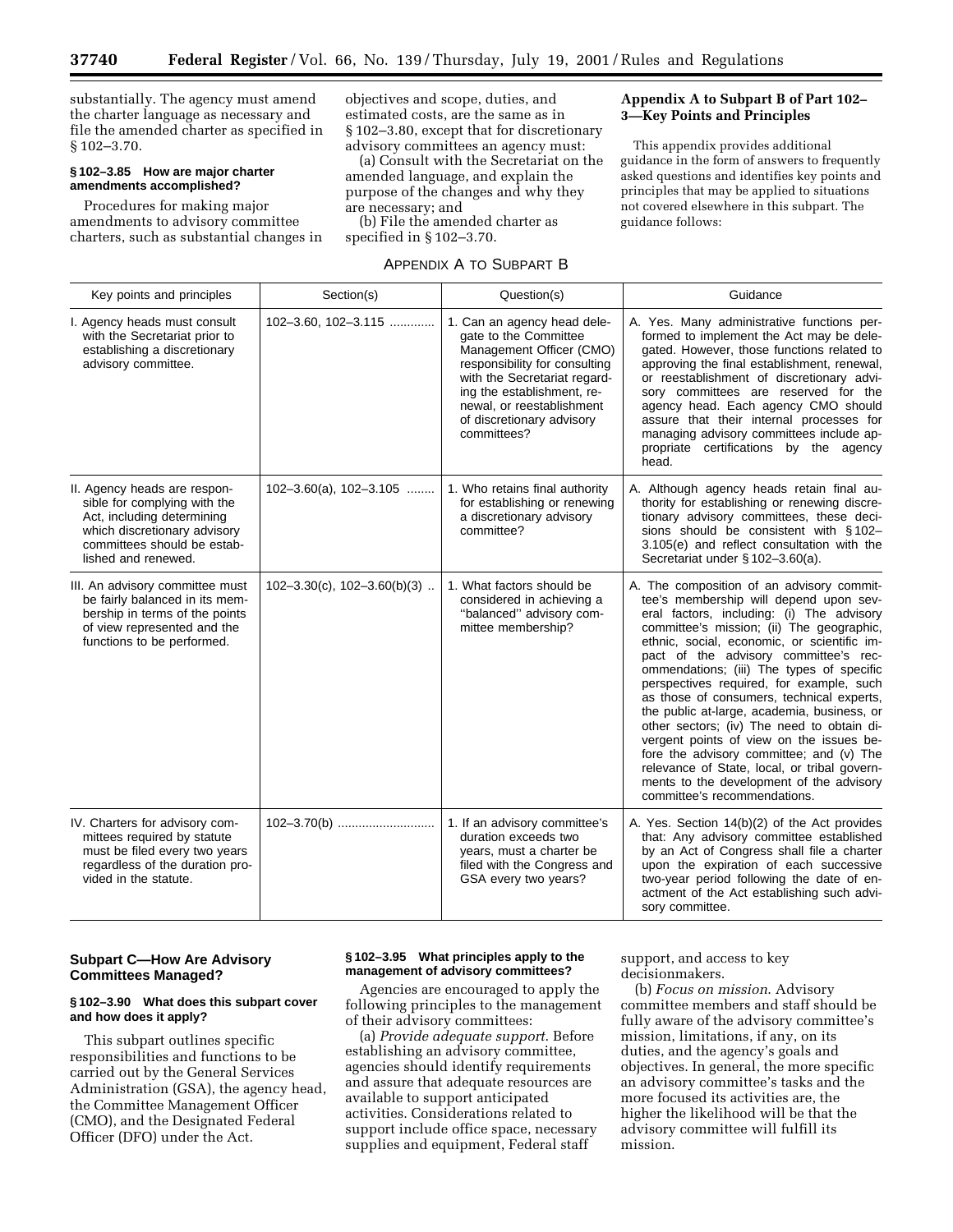(c) *Follow plans and procedures*. Advisory committee members and their agency sponsors should work together to assure that a plan and necessary procedures covering implementation are in place to support an advisory committee's mission. In particular, agencies should be clear regarding what functions an advisory committee can perform legally and those that it cannot perform.

(d) *Practice openness*. In addition to achieving the minimum standards of public access established by the Act and this part, agencies should seek to be as inclusive as possible. For example, agencies may wish to explore the use of the Internet to post advisory committee information and seek broader input from the public.

(e) *Seek feedback*. Agencies continually should seek feedback from advisory committee members and the public regarding the effectiveness of the advisory committee's activities. At regular intervals, agencies should communicate to the members how their advice has affected agency programs and decisionmaking.

#### **§ 102–3.100 What are the responsibilities and functions of GSA?**

(a) Under section 7 of the Act, the General Services Administration (GSA) prepares regulations on Federal advisory committees to be prescribed by the Administrator of General Services, issues other administrative guidelines and management controls for advisory committees, and assists other agencies in implementing and interpreting the Act. Responsibility for these activities has been delegated by the Administrator to the GSA Committee Management Secretariat.

(b) The Secretariat carries out its responsibilities by:

(1) Conducting an annual comprehensive review of Governmentwide advisory committee accomplishments, costs, benefits, and other indicators to measure performance;

(2) Developing and distributing Governmentwide training regarding the Act and related statutes and principles;

(3) Supporting the Interagency Committee on Federal Advisory Committee Management in its efforts to improve compliance with the Act;

(4) Designing and maintaining a Governmentwide shared Internet-based system to facilitate collection and use of information required by the Act;

(5) Identifying performance measures that may be used to evaluate advisory committee accomplishments; and

(6) Providing recommendations for transmittal by the Administrator to the Congress and the President regarding proposals to improve accomplishment of the objectives of the Act.

#### **§ 102–3.105 What are the responsibilities of an agency head?**

The head of each agency that establishes or utilizes one or more advisory committees must:

(a) Comply with the Act and this Federal Advisory Committee Management part;

(b) Issue administrative guidelines and management controls that apply to all of the agency's advisory committees subject to the Act;

(c) Designate a Committee Management Officer (CMO);

(d) Provide a written determination stating the reasons for closing any advisory committee meeting to the public, in whole or in part, in accordance with the exemption(s) of the Government in the Sunshine Act, 5 U.S.C. 552b(c), as the basis for closure;

(e) Review, at least annually, the need to continue each existing advisory committee, consistent with the public interest and the purpose or functions of each advisory committee;

(f) Determine that rates of compensation for members (if they are paid for their services) and staff of, and experts and consultants to advisory committees are justified and that levels of agency support are adequate;

(g) Develop procedures to assure that the advice or recommendations of advisory committees will not be inappropriately influenced by the appointing authority or by any special interest, but will instead be the result of the advisory committee's independent judgment;

(h) Assure that the interests and affiliations of advisory committee members are reviewed for conformance with applicable conflict of interest statutes, regulations issued by the U.S. Office of Government Ethics (OGE) including any supplemental agency requirements, and other Federal ethics rules;

(i) Designate a Designated Federal Officer (DFO) for each advisory committee and its subcommittees; and

(j) Provide the opportunity for reasonable participation by the public in advisory committee activities, subject to § 102–3.140 and the agency's guidelines.

#### **§ 102–3.110 What are the responsibilities of a chairperson of an independent Presidential advisory committee?**

The chairperson of an independent Presidential advisory committee must:

(a) Comply with the Act and this Federal Advisory Committee Management part;

(b) Consult with the Secretariat concerning the designation of a Committee Management Officer (CMO) and Designated Federal Officer (DFO); and

(c) Consult with the Secretariat in advance regarding any proposal to close any meeting in whole or in part.

#### **§ 102–3.115 What are the responsibilities and functions of an agency Committee Management Officer (CMO)?**

In addition to implementing the provisions of section 8(b) of the Act, the CMO will carry out all responsibilities delegated by the agency head. The CMO also should ensure that sections 10(b), 12(a), and 13 of the Act are implemented by the agency to provide for appropriate recordkeeping. Records to be kept by the CMO include, but are not limited to:

(a) *Charter and membership documentation*. A set of filed charters for each advisory committee and membership lists for each advisory committee and subcommittee;

(b) *Annual comprehensive review*. Copies of the information provided as the agency's portion of the annual comprehensive review of Federal advisory committees, prepared according to § 102–3.175(b);

(c) *Agency guidelines*. Agency guidelines maintained and updated on committee management operations and procedures; and

(d) *Closed meeting determinations*. Agency determinations to close or partially close advisory committee meetings required by § 102–3.105.

#### **§ 102–3.120 What are the responsibilities and functions of a Designated Federal Officer (DFO)?**

The agency head or, in the case of an independent Presidential advisory committee, the Secretariat, must designate a Federal officer or employee who must be either full-time or permanent part-time, to be the DFO for each advisory committee and its subcommittees, who must:

(a) Approve or call the meeting of the advisory committee or subcommittee;

(b) Approve the agenda, except that this requirement does not apply to a Presidential advisory committee;

(c) Attend the meetings;

(d) Adjourn any meeting when he or she determines it to be in the public interest; and

(e) Chair the meeting when so directed by the agency head.

#### **§ 102–3.125 How should agencies consider the roles of advisory committee members and staff?**

FACA does not assign any specific responsibilities to members of advisory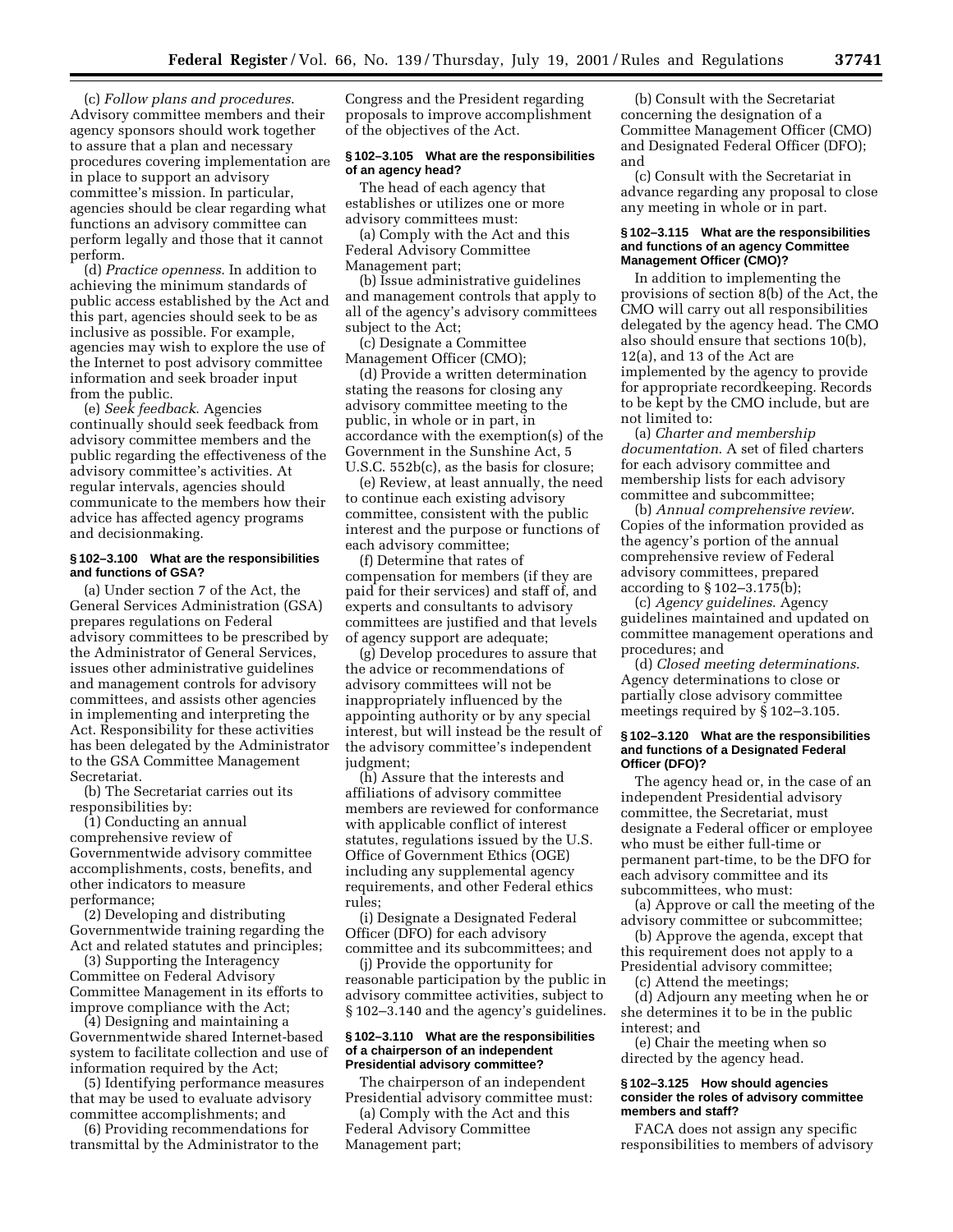committees and staff, although both perform critical roles in achieving the goals and objectives assigned to advisory committees. Agency heads, Committee Management Officers (CMOs), and Designated Federal Officers (DFOs) should consider the distinctions between these roles and how they relate to each other in the development of agency guidelines implementing the Act and this Federal Advisory Committee Management part. In general, these guidelines should reflect:

(a) *Clear operating procedures*. Clear operating procedures should provide for the conduct of advisory committee meetings and other activities, and specify the relationship among the advisory committee members, the DFO, and advisory committee or agency staff;

(b) *Agency operating policies*. In addition to compliance with the Act, advisory committee members and staff may be required to adhere to additional agency operating policies; and

(c) *Other applicable statutes*. Other agency-specific statutes and regulations may affect the agency's advisory committees directly or indirectly. Agencies should ensure that advisory committee members and staff understand these requirements.

#### **§ 102–3.130 What policies apply to the appointment, and compensation or reimbursement of advisory committee members, staff, and experts and consultants?**

In developing guidelines to implement the Act and this Federal Advisory Committee Management part at the agency level, agency heads must address the following issues concerning advisory committee member and staff appointments, and considerations with respect to uniform fair rates of compensation for comparable services, or expense reimbursement of members, staff, and experts and consultants:

(a) *Appointment and terms of advisory committee members.* Unless otherwise provided by statute, Presidential directive, or other establishment authority, advisory committee members serve at the pleasure of the appointing or inviting authority. Membership terms are at the sole discretion of the appointing or inviting authority.

(b) *Compensation guidelines.* Each agency head must establish uniform compensation guidelines for members and staff of, and experts and consultants to an advisory committee.

(c) *Compensation of advisory committee members not required.* Nothing in this subpart requires an agency head to provide compensation to any member of an advisory committee, unless otherwise required by a specific statute.

(d) *Compensation of advisory committee members.* When an agency has authority to set pay administratively for advisory committee members, it may establish appropriate rates of pay (including any applicable locality pay authorized by the President's Pay Agent under 5 U.S.C. 5304(h)), not to exceed the rate for level IV of the Executive Schedule under 5 U.S.C. 5315, unless a higher rate expressly is allowed by another statute. However, the agency head personally must authorize a rate of basic pay in excess of the maximum rate of basic pay established for the General Schedule under 5 U.S.C. 5332, or alternative similar agency compensation system. This maximum rate includes any applicable locality payment under 5 U.S.C. 5304. The agency may pay advisory committee members on either an hourly or a daily rate basis. The agency may not provide additional compensation in any form, such as bonuses or premium pay.

(e) *Compensation of staff.* When an agency has authority to set pay administratively for advisory committee staff, it may establish appropriate rates of pay (including any applicable locality pay authorized by the President's Pay Agent under 5 U.S.C. 5304(h)), not to exceed the rate for level IV of the Executive Schedule under 5 U.S.C. 5315, unless a higher rate expressly is allowed by another statute. However, the agency head personally must authorize a rate of basic pay in excess of the maximum rate of basic pay established for the General Schedule under 5 U.S.C. 5332, or alternative similar agency compensation system. This maximum rate includes any applicable locality payment under 5 U.S.C. 5304. The agency must pay advisory committee staff on an hourly rate basis. The agency may provide additional compensation, such as bonuses or premium pay, so long as aggregate compensation paid in a calendar year does not exceed the rate for level IV of the Executive Schedule, with appropriate proration for a partial calendar year.

(f) *Other compensation considerations.* In establishing rates of pay for advisory committee members and staff, the agency must comply with any applicable statutes, Executive orders, regulations, or administrative guidelines. In determining an appropriate rate of basic pay for advisory committee members and staff, an agency must give consideration to the significance, scope, and technical complexity of the matters with which

the advisory committee is concerned, and the qualifications required for the work involved. The agency also should take into account the rates of pay applicable to Federal employees who have duties that are similar in terms of difficulty and responsibility. An agency may establish rates of pay for advisory committee staff based on the pay these persons would receive if they were covered by the General Schedule in 5 U.S.C. Chapter 51 and Chapter 53, subchapter III, or by an alternative similar agency compensation system.

(g) *Compensation of experts and consultants.* Whether or not an agency has other authority to appoint and compensate advisory committee members or staff, it also may employ experts and consultants under 5 U.S.C. 3109 to perform work for an advisory committee. Compensation of experts and consultants may not exceed the maximum rate of basic pay established for the General Schedule under 5 U.S.C. 5332 (that is, the GS–15, step 10 rate, excluding locality pay or any other supplement), unless a higher rate expressly is allowed by another statute. The appointment and compensation of experts and consultants by an agency must be in conformance with applicable regulations issued by the U. S. Office of Personnel Management (OPM) (See 5 CFR part 304.).

(h) *Federal employees assigned to an advisory committee.* Any advisory committee member or staff person who is a Federal employee when assigned duties to an advisory committee remains covered during the assignment by the compensation system that currently applies to that employee, unless that person's current Federal appointment is terminated. Any staff person who is a Federal employee must serve with the knowledge of the Designated Federal Officer (DFO) for the advisory committee to which that person is assigned duties, and the approval of the employee's direct supervisor.

(i) *Other appointment considerations.* An individual who is appointed as an advisory committee member or staff person immediately following termination of another Federal appointment with a full-time work schedule may receive compensation at the rate applicable to the former appointment, if otherwise allowed by applicable law (without regard to the limitations on pay established in paragraphs (d) and (e) of this section). Any advisory committee staff person who is not a current Federal employee serving under an assignment must be appointed in accordance with applicable agency procedures, and in consultation with the DFO and the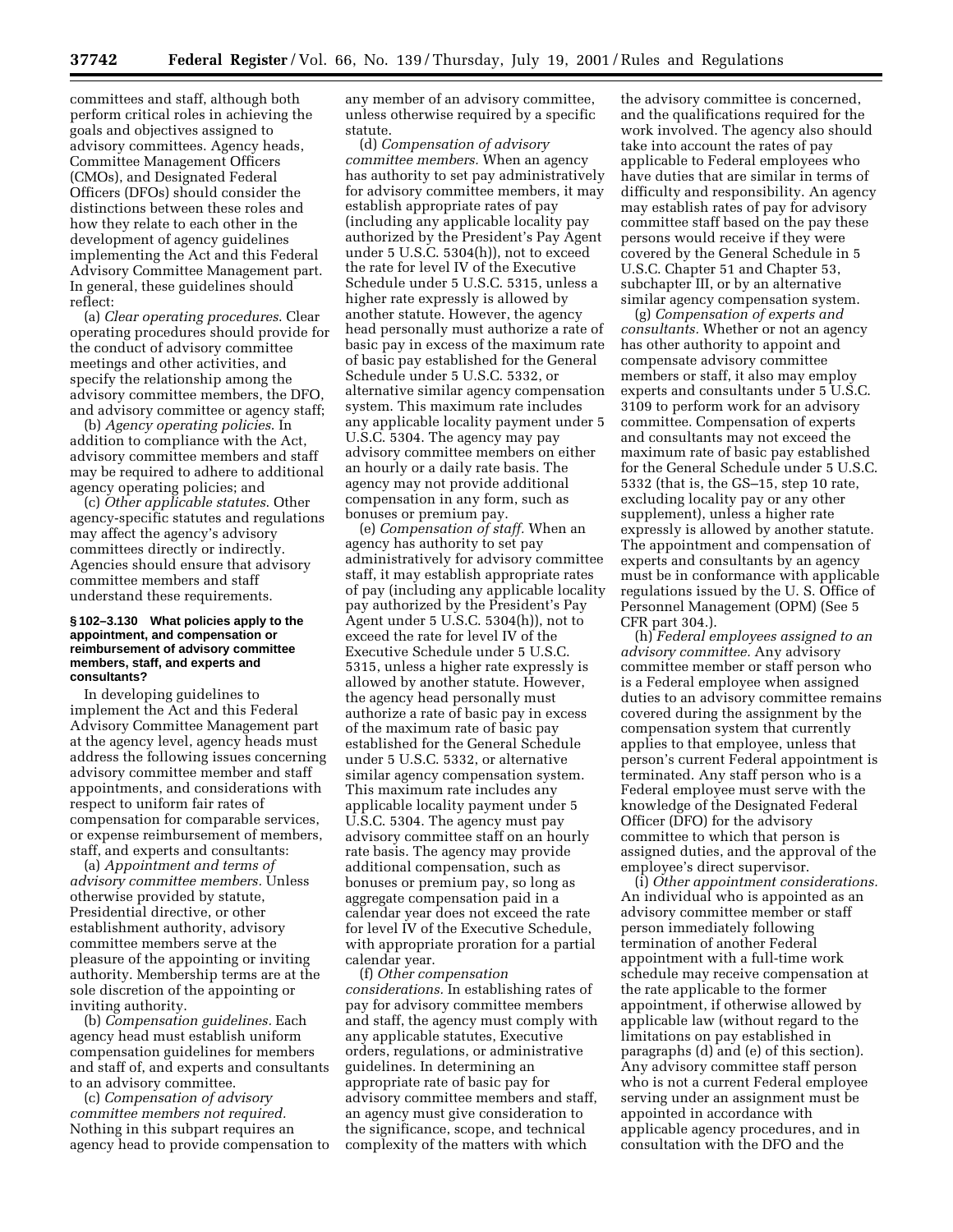members of the advisory committee involved.

(j) *Gratuitous services.* In the absence of any special limitations applicable to a specific agency, nothing in this subpart prevents an agency from accepting the gratuitous services of an advisory committee member or staff person who is not a Federal employee, or expert or consultant, who agrees in advance and in writing to serve without compensation.

(k) *Travel expenses.* Advisory committee members and staff, while engaged in the performance of their

duties away from their homes or regular places of business, may be allowed reimbursement for travel expenses, including per diem in lieu of subsistence, as authorized by 5 U.S.C. 5703, for persons employed intermittently in the Government service.

(l) Services for advisory committee members with disabilities. While performing advisory committee duties, an advisory committee member with disabilities may be provided services by a personal assistant for employees with disabilities, if the member qualifies as

an individual with disabilities as provided in section 501 of the Rehabilitation Act of 1973, as amended, 29 U.S.C. 791, and does not otherwise qualify for assistance under 5 U.S.C. 3102 by reason of being a Federal employee.

#### **Appendix A to Subpart C of Part 102– 3—Key Points and Principles**

This appendix provides additional guidance in the form of answers to frequently asked questions and identifies key points and principles that may be applied to situations not covered elsewhere in this subpart. The guidance follows:

# APPENDIX A TO SUBPART C

| Key points and principles                                                                                                                                                                 | Section                                                        | Question(s)                                                                                                                                                                                                                                                                                      | Guidance                                                                                                                                                                                                                                                                                                                                                                                                                                                                                                                                                                                                                                                                                                                                                                                                                   |
|-------------------------------------------------------------------------------------------------------------------------------------------------------------------------------------------|----------------------------------------------------------------|--------------------------------------------------------------------------------------------------------------------------------------------------------------------------------------------------------------------------------------------------------------------------------------------------|----------------------------------------------------------------------------------------------------------------------------------------------------------------------------------------------------------------------------------------------------------------------------------------------------------------------------------------------------------------------------------------------------------------------------------------------------------------------------------------------------------------------------------------------------------------------------------------------------------------------------------------------------------------------------------------------------------------------------------------------------------------------------------------------------------------------------|
| I. FACA does not specify the<br>manner in which advisory<br>committee members and<br>staff must be appointed.                                                                             | 102-3.105, 102-3.130(a)                                        | 1. Does the appointment of<br>an advisory committee<br>member necessarily result<br>in a lengthy process?                                                                                                                                                                                        | A. No. Each agency head may specify<br>those policies and procedures, consistent<br>with the Act and this part, or other spe-<br>cific authorizing statute, governing the ap-<br>pointment of advisory committee mem-<br>bers and staff.<br>B. Some factors that affect how long the ap-<br>pointment process takes include: (i) Solic-<br>itation of nominations; (ii) Conflict of inter-<br>est clearances; (iii) Security or back-<br>ground evaluations; (iv) Availability of<br>candidates; and (v) Other statutory or ad-<br>ministrative requirements.<br>C. In addition, the extent to which agency<br>heads have delegated responsibility for<br>selecting members varies from agency to<br>agency and may become an important<br>factor in the time it takes to finalize the<br>advisory committee's membership. |
| II. Agency heads retain the<br>final authority for selecting<br>advisory committee mem-<br>bers, unless otherwise pro-<br>vided for by a specific stat-<br>ute or Presidential directive. |                                                                | 1. Can an agency head se-<br>lect for membership on an<br>advisory committee from<br>among nominations sub-<br>mitted by an organization?<br>2. If so, can different persons<br>represent the organization<br>at different meetings?                                                             | A. The answer to question 1 is yes. Organi-<br>zations may propose for membership indi-<br>viduals to represent them on an advisory<br>committee. However, the agency head<br>establishing the advisory committee, or<br>other appointing authority, retains the final<br>authority for selecting all members.<br>B. The answer to question 2 also is yes. Al-<br>ternates may represent an appointed<br>member with the approval of the estab-<br>lishing agency, where the agency head is<br>the appointing authority.                                                                                                                                                                                                                                                                                                   |
| III. An agency may com-<br>pensate advisory committee<br>members and staff, and<br>also employ experts and<br>consultants.                                                                | $102 - 3.130(d)$ ,<br>$102 - 3.130(e)$ ,<br>$102 - 3.130(q)$ . | 1. May members and staff be<br>compensated for their<br>service or duties on an ad-<br>visory committee?<br>2. Are the guidelines the<br>same for compensating<br>both members and staff?<br>3. May experts and consult-<br>ants be employed to per-<br>form other advisory com-<br>mittee work? | A. The answer to question 1 is yes. (i) How-<br>ever, FACA limits compensation for advi-<br>sory committee members and staff to the<br>rate for level IV of the Executive Sched-<br>ule, unless higher rates expressly are al-<br>lowed by other statutes. (ii) Although<br>FACA provides for compensation guide-<br>lines, the Act does not require an agency<br>to compensate its advisory committee<br>members.                                                                                                                                                                                                                                                                                                                                                                                                         |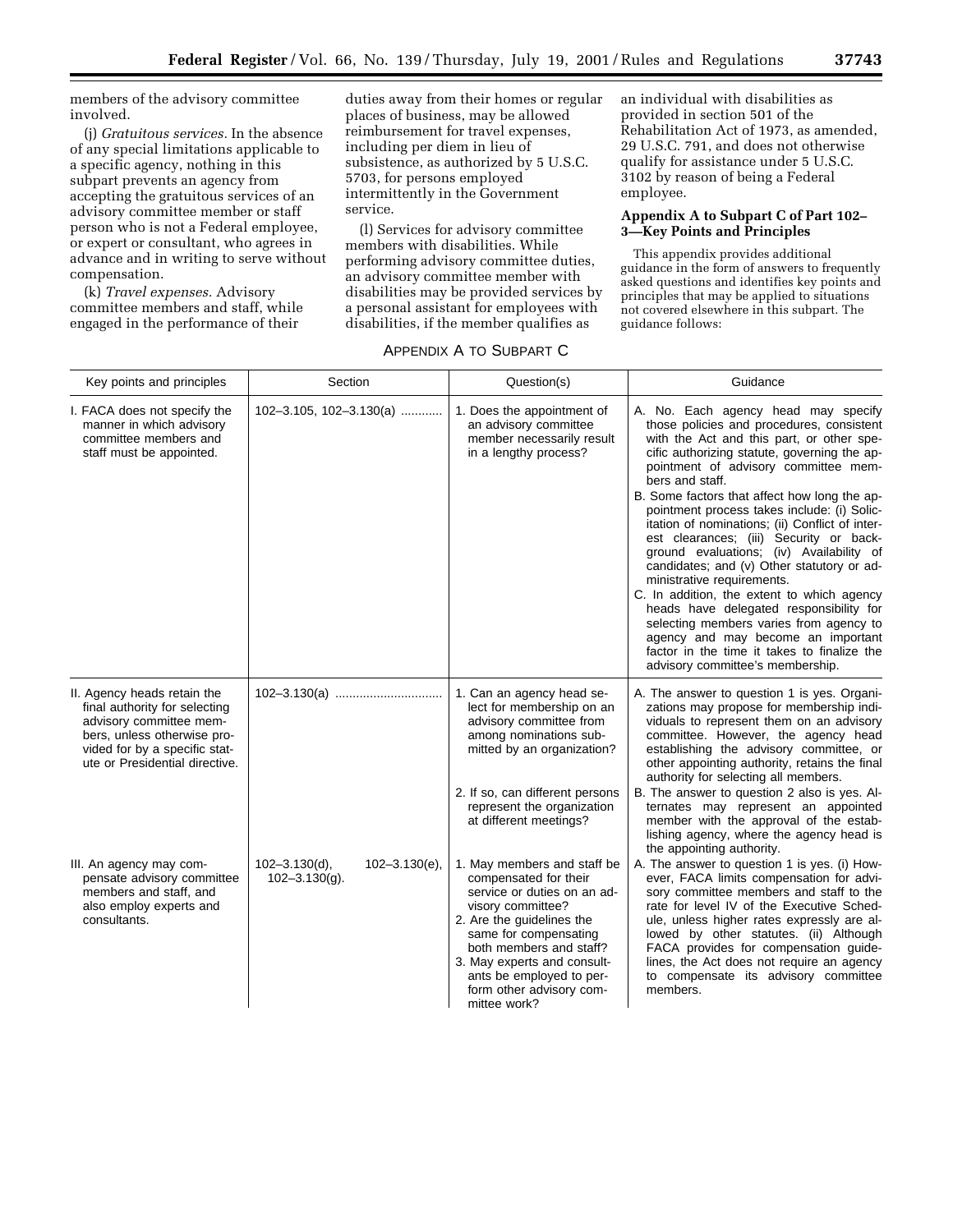۳

Ξ

| Key points and principles                                                                                                                                                                                                                               | Section                    | Question(s)                                                                                                                                                                                                                                                         | Guidance                                                                                                                                                                                                                                                                                                                                                                                                                                                                                                                                                                                                                                                                                                                                                                                                                                                                                                                                                                                                                                                                              |
|---------------------------------------------------------------------------------------------------------------------------------------------------------------------------------------------------------------------------------------------------------|----------------------------|---------------------------------------------------------------------------------------------------------------------------------------------------------------------------------------------------------------------------------------------------------------------|---------------------------------------------------------------------------------------------------------------------------------------------------------------------------------------------------------------------------------------------------------------------------------------------------------------------------------------------------------------------------------------------------------------------------------------------------------------------------------------------------------------------------------------------------------------------------------------------------------------------------------------------------------------------------------------------------------------------------------------------------------------------------------------------------------------------------------------------------------------------------------------------------------------------------------------------------------------------------------------------------------------------------------------------------------------------------------------|
|                                                                                                                                                                                                                                                         |                            |                                                                                                                                                                                                                                                                     | B. The answer to question 2 is no. The<br>guidelines for compensating members<br>and staff are similar, but not identical. For<br>example, the differences are that: (i) An<br>agency "may" pay members on either an<br>hourly or a daily rate basis, and "may<br>not" provide additional compensation in<br>any form, such as bonuses or premium<br>pay; while (ii) An agency "must" pay staff<br>on an hourly rate basis only, and "may"<br>provide additional compensation, so long<br>as aggregate compensation paid in a cal-<br>endar year does not exceed the rate for<br>level IV of the Executive Schedule, with<br>appropriate proration for a partial cal-<br>endar year.<br>C. The answer to question 3 is yes. Other<br>work not part of the duties of advisory<br>committee members or staff may be per-<br>formed by experts and consultants. For<br>additional guidance on the employment of<br>experts and consultants, agencies should<br>consult the applicable regulations issued<br>by the U.S. Office of Personnel Manage-<br>ment (OPM). (See 5 CFR part 304.) |
| IV. Agency heads are respon-<br>sible for ensuring that the<br>interests and affiliations of<br>advisory committee mem-<br>bers are reviewed for con-<br>formance with applicable<br>conflict of interest statutes<br>and other Federal ethics<br>rules |                            | 1. Are all advisory committee<br>members subject to conflict<br>of interest statutes and<br>other Federal ethics rules?<br>2. Who should be consulted<br>for guidance on the proper<br>application of Federal eth-<br>ics rules to advisory com-<br>mittee members? | A. The answer to question 1 is no. Whether<br>an advisory committee member is subject<br>to Federal ethics rules is dependent on<br>the member's status. The determination<br>of a member's status on an advisory com-<br>mittee is largely a personnel classification<br>matter for the appointing agency. Most<br>advisory committee members will serve<br>either as a "representative" or a "special<br>Government employee" (SGE), based on<br>the role the member will play. In general,<br>SGEs are covered by regulations issued<br>by the U. S. Office of Government Ethics<br>(OGE) and certain conflict of interest stat-<br>utes, while representatives are not subject<br>to these ethics requirements.<br>B. The answer to question 2 is the agency's<br>Ethics<br>Designated<br>Agency<br>Official<br>(DAEO), who should be consulted prior to<br>appointing members to an advisory com-<br>mittee in order to apply Federal ethics<br>rules properly.                                                                                                                  |
| V. An agency head may dele-<br>gate responsibility for ap-<br>pointing a Committee Man-<br>agement Officer (CMO) or<br>Designated Federal Officer<br>(DFO); however, there may<br>be only one CMO for each<br>agency                                    | 102-3.105(c), 102-3.105(i) | 1. Must an agency's CMO<br>and each advisory com-<br>mittee DFO be appointed<br>by the agency head?                                                                                                                                                                 | A. The answer to question 1 is no. The<br>agency head may delegate responsibility<br>for appointing the CMO and DFOs. How-<br>ever, these appointments, including alter-<br>nate selections, should be documented<br>consistent with the agency's policies and<br>procedures.                                                                                                                                                                                                                                                                                                                                                                                                                                                                                                                                                                                                                                                                                                                                                                                                         |

# APPENDIX A TO SUBPART C—Continued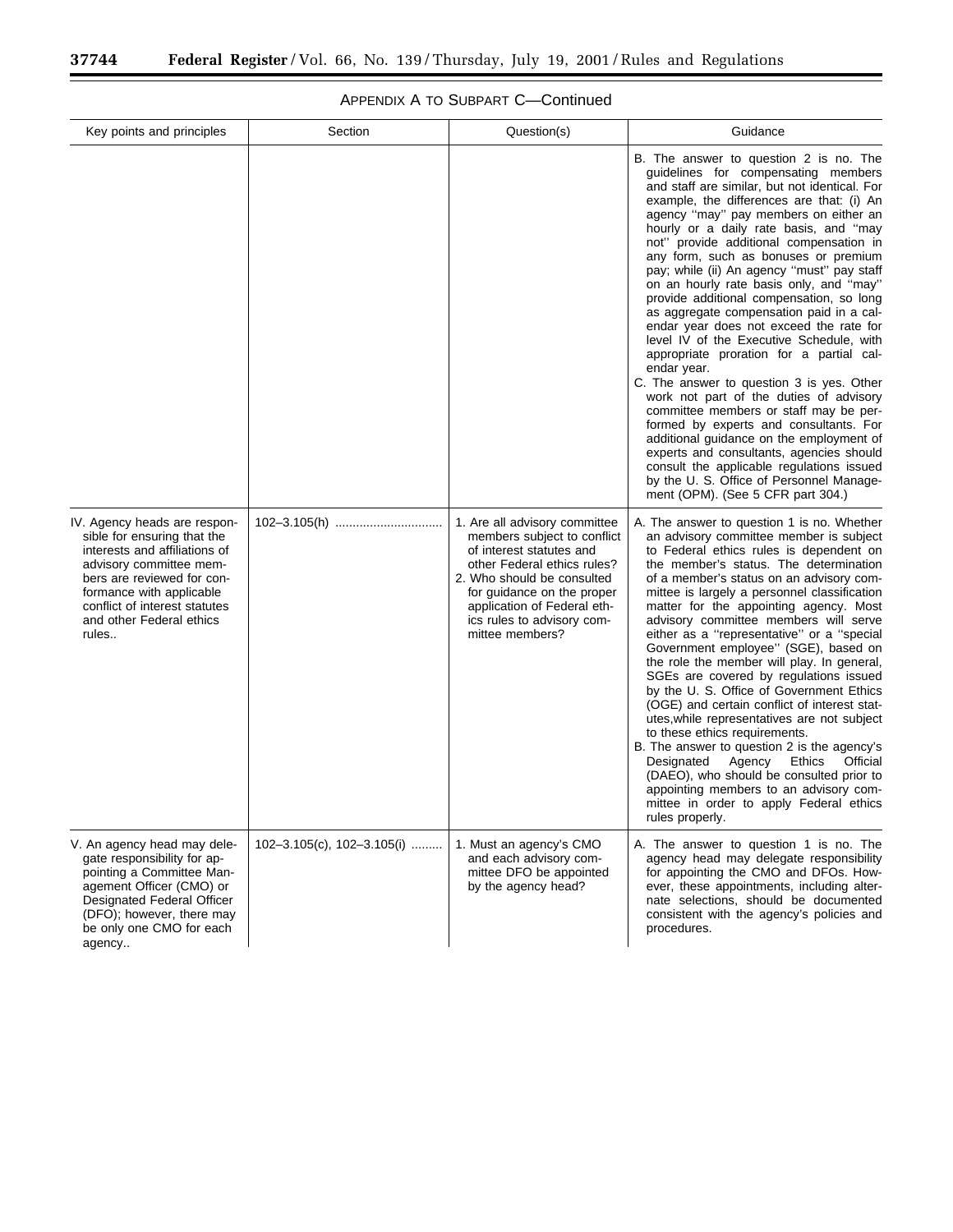| n<br>۴ | . . | n | 1 |
|--------|-----|---|---|
|        |     |   |   |

| Key points and principles                                                                                                                      | Section              | Question(s)                                                                                                                           | Guidance                                                                                                                                                                                                                                                                                                                                                                                                                                                                                                                                                                                                                                                                                                                                                                                                                                                  |
|------------------------------------------------------------------------------------------------------------------------------------------------|----------------------|---------------------------------------------------------------------------------------------------------------------------------------|-----------------------------------------------------------------------------------------------------------------------------------------------------------------------------------------------------------------------------------------------------------------------------------------------------------------------------------------------------------------------------------------------------------------------------------------------------------------------------------------------------------------------------------------------------------------------------------------------------------------------------------------------------------------------------------------------------------------------------------------------------------------------------------------------------------------------------------------------------------|
|                                                                                                                                                |                      | 2. May an agency have more<br>than one CMO?                                                                                           | B. The answer to question 2 also is no. The<br>functions of the CMO are specified in the<br>Act and include oversight responsibility<br>for all advisory committees within the<br>agency. Accordingly, only one CMO may<br>be appointed to perform these functions.<br>The agency may, however, create addi-<br>tional positions, including those in its sub-<br>components, which are subordinate to the<br>CMO's agencywide responsibilities and<br>functions.                                                                                                                                                                                                                                                                                                                                                                                          |
| VI. FACA is the principal stat-<br>ute pertaining to advisory<br>committees. However, other<br>statutes may impact their<br>use and operations | $102 - 3.125(c)$<br> | 1. Do other statutes or regu-<br>lations affect the way an<br>agency carries out its advi-<br>sory committee manage-<br>ment program? | A. Yes. While the Act provides a general<br>framework for managing advisory commit-<br>tees Governmentwide, other factors may<br>affect how advisory committees are man-<br>aged. These include: (i) The statutory or<br>Presidential authority used to establish an<br>advisory committee; (ii) A statutory limita-<br>tion placed on an agency regarding its<br>annual expenditures for advisory commit-<br>tees; (iii) Presidential or agency manage-<br>ment directives; (iv) The applicability of<br>conflict of interest statutes and other Fed-<br>eral ethics rules; (v) Agency regulations<br>affecting advisory committees; and (vi)<br>Other requirements imposed by statute or<br>regulation on an agency or its programs,<br>such as those governing the employment<br>of experts and consultants or the man-<br>agement of Federal records. |

#### APPENDIX A TO SUBPART C—Continued

#### **Subpart D—Advisory Committee Meeting and Recordkeeping Procedures**

#### **§ 102–3.135 What does this subpart cover and how does it apply?**

This subpart establishes policies and procedures relating to meetings and other activities undertaken by advisory committees and their subcommittees. This subpart also outlines what records must be kept by Federal agencies and what other documentation, including advisory committee minutes and reports, must be prepared and made available to the public.

#### **§ 102–3.140 What policies apply to advisory committee meetings?**

The agency head, or the chairperson of an independent Presidential advisory committee, must ensure that:

(a) Each advisory committee meeting is held at a reasonable time and in a manner or place reasonably accessible to the public, to include facilities that are readily accessible to and usable by persons with disabilities, consistent with the goals of section 504 of the Rehabilitation Act of 1973, as amended, 29 U.S.C. 794;

(b) The meeting room or other forum selected is sufficient to accommodate advisory committee members, advisory committee or agency staff, and a

reasonable number of interested members of the public;

(c) Any member of the public is permitted to file a written statement with the advisory committee;

(d) Any member of the public may speak to or otherwise address the advisory committee if the agency's guidelines so permit; and

(e) Any advisory committee meeting conducted in whole or part by a teleconference, videoconference, the Internet, or other electronic medium meets the requirements of this subpart.

#### **§ 102–3.145 What policies apply to subcommittee meetings?**

If a subcommittee makes recommendations directly to a Federal officer or agency, or if its recommendations will be adopted by the parent advisory committee without further deliberations by the parent advisory committee, then the subcommittee's meetings must be conducted in accordance with all openness requirements of this subpart.

#### **§ 102–3.150 How are advisory committee meetings announced to the public?**

(a) A notice in the **Federal Register** must be published at least 15 calendar days prior to an advisory committee meeting, which includes:

(1) The name of the advisory committee (or subcommittee, if applicable);

(2) The time, date, place, and purpose of the meeting;

(3) A summary of the agenda, and/or topics to be discussed;

(4) A statement whether all or part of the meeting is open to the public or closed; if the meeting is closed state the reasons why, citing the specific exemption(s) of the Government in the Sunshine Act, 5 U.S.C. 552b(c), as the basis for closure; and

(5) The name and telephone number of the Designated Federal Officer (DFO) or other responsible agency official who may be contacted for additional information concerning the meeting.

(b) In exceptional circumstances, the agency or an independent Presidential advisory committee may give less than 15 calendar days notice, provided that the reasons for doing so are included in the advisory committee meeting notice published in the **Federal Register**.

#### **§ 102–3.155 How are advisory committee meetings closed to the public?**

To close all or part of an advisory committee meeting, the Designated Federal Officer (DFO) must:

(a) *Obtain prior approval.* Submit a request to the agency head, or in the case of an independent Presidential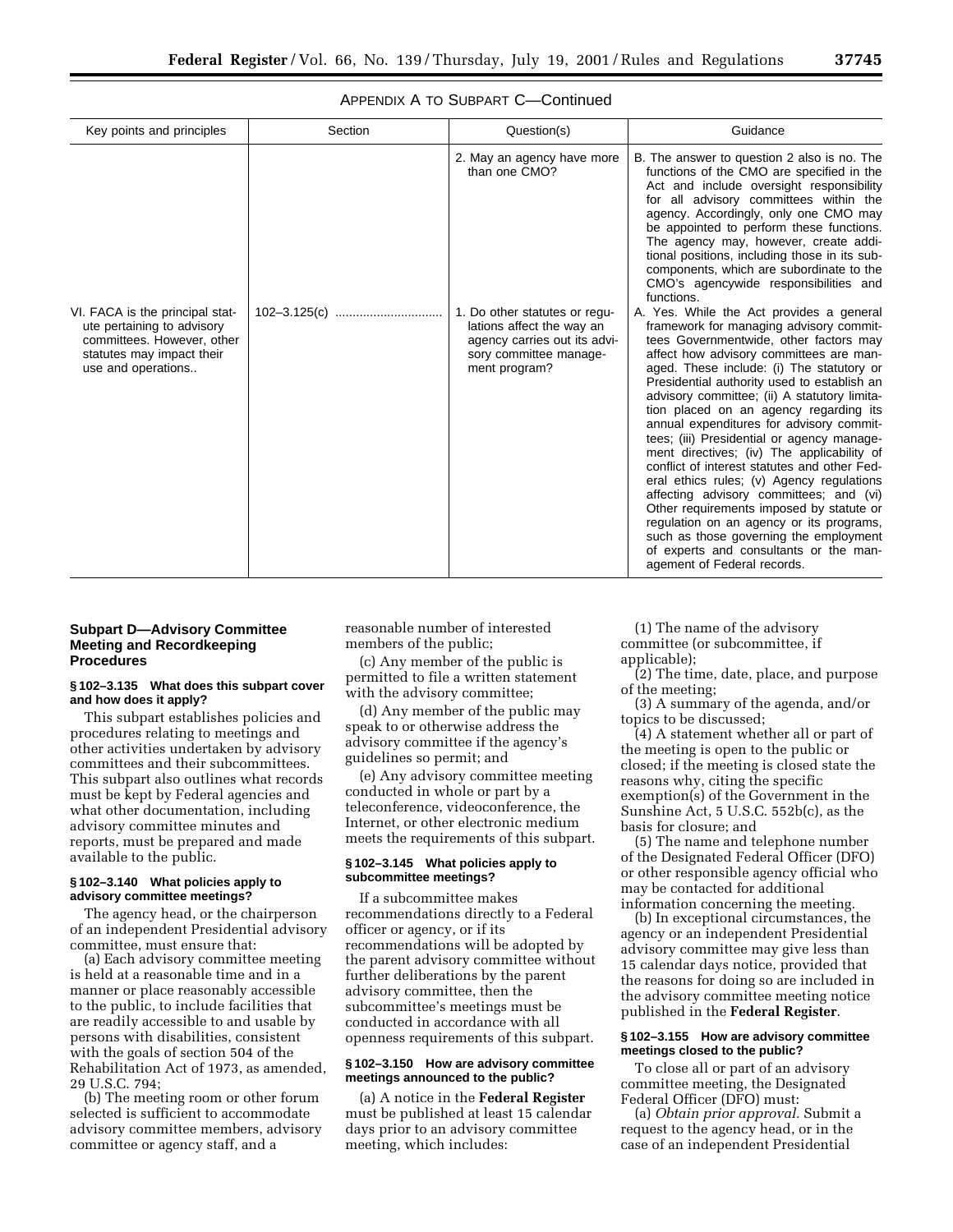advisory committee, the Secretariat, citing the specific exemption(s) of the Government in the Sunshine Act, 5 U.S.C. 552b(c), that justify the closure. The request must provide the agency head or the Secretariat sufficient time (generally, 30 calendar days) to review the matter in order to make a determination before publication of the meeting notice required by § 102–3.150.

(b) *Seek General Counsel review.* The General Counsel of the agency or, in the case of an independent Presidential advisory committee, the General Counsel of GSA should review all requests to close meetings.

(c) *Obtain agency determination.* If the agency head, or in the case of an independent Presidential advisory committee, the Secretariat, finds that the request is consistent with the provisions in the Government in the Sunshine Act and FACA, the appropriate agency official must issue a determination that all or part of the meeting be closed.

(d) *Assure public access to determination.* The agency head or the chairperson of an independent Presidential advisory committee must make a copy of the determination available to the public upon request.

#### **§ 102–3.160 What activities of an advisory committee are not subject to the notice and open meeting requirements of the Act?**

The following activities of an advisory committee are excluded from the procedural requirements contained in this subpart:

(a) *Preparatory work.* Meetings of two or more advisory committee or subcommittee members convened solely to gather information, conduct research, or analyze relevant issues and facts in preparation for a meeting of the advisory committee, or to draft position papers for deliberation by the advisory committee; and

(b) *Administrative work.* Meetings of two or more advisory committee or subcommittee members convened solely to discuss administrative matters of the advisory committee or to receive administrative information from a Federal officer or agency.

#### **§ 102–3.165 How are advisory committee meetings documented?**

(a) The agency head or, in the case of an independent Presidential advisory committee, the chairperson must ensure that detailed minutes of each advisory committee meeting, including one that is closed or partially closed to the public, are kept. The chairperson of each advisory committee must certify the accuracy of all minutes of advisory committee meetings.

(b) The minutes must include:

(1) The time, date, and place of the advisory committee meeting;

(2) A list of the persons who were present at the meeting, including advisory committee members and staff, agency employees, and members of the public who presented oral or written statements;

(3) An accurate description of each matter discussed and the resolution, if any, made by the advisory committee regarding such matter; and

(4) Copies of each report or other document received, issued, or approved by the advisory committee at the meeting.

(c) The Designated Federal Officer (DFO) must ensure that minutes are certified within 90 calendar days of the meeting to which they relate.

#### **§ 102–3.170 How does an interested party obtain access to advisory committee records?**

Timely access to advisory committee records is an important element of the public access requirements of the Act. Section 10(b) of the Act provides for the contemporaneous availability of advisory committee records that, when taken in conjunction with the ability to attend committee meetings, provide a meaningful opportunity to comprehend fully the work undertaken by the advisory committee. Although advisory committee records may be withheld under the provisions of the Freedom of Information Act (FOIA), as amended, if there is a *reasonable expectation* that the records sought fall within the exemptions contained in section 552(b) of FOIA, agencies may not require members of the public or other interested parties to file requests for non-exempt advisory committee records under the request and review process established by section 552(a)(3) of FOIA.

#### **§ 102–3.175 What are the reporting and recordkeeping requirements for an advisory committee?**

(a) *Presidential advisory committee follow-up report.* Within one year after a Presidential advisory committee has submitted a public report to the President, a follow-up report required by section 6(b) of the Act must be prepared and transmitted to the Congress detailing the disposition of the advisory committee's recommendations. The Secretariat shall assure that these reports are prepared and transmitted to the Congress as directed by the President, either by the President's delegate, by the agency responsible for providing support to a Presidential advisory committee, or by the responsible agency or organization designated in the charter of the

Presidential advisory committee pursuant to § 102–3.75(a)(10). In performing this function, GSA may solicit the assistance of the President's delegate, the Office of Management and Budget (OMB), or the responsible agency Committee Management Officer (CMO), as appropriate. Reports shall be consistent with specific guidance provided periodically by the Secretariat.

(b) *Annual comprehensive review of Federal advisory committees.* To conduct an annual comprehensive review of each advisory committee as specified in section 7(b) of the Act, GSA requires Federal agencies to report information on each advisory committee for which a charter has been filed in accordance with § 102–3.70, and which is in existence during any part of a Federal fiscal year. Committee Management Officers (CMOs), Designated Federal Officers (DFOs), and other responsible agency officials will provide this information by data filed electronically with GSA on a fiscal year basis, using a Governmentwide shared Internet-based system that GSA maintains. This information shall be consistent with specific guidance provided periodically by the Secretariat. The preparation of these electronic submissions by agencies has been assigned interagency report control number (IRCN) 0304–GSA–AN.

(c) *Annual report of closed or partially-closed meetings.* In accordance with section 10(d) of the Act, advisory committees holding closed or partiallyclosed meetings must issue reports at least annually, setting forth a summary of activities and such related matters as would be informative to the public consistent with the policy of 5 U.S.C. 552(b).

(d) *Advisory committee reports.* Subject to 5 U.S.C. 552, 8 copies of each report made by an advisory committee, including any report of closed or partially-closed meetings as specified in paragraph (c) of this section and, where appropriate, background papers prepared by experts or consultants, must be filed with the Library of Congress as required by section 13 of the Act for public inspection and use at the location specified  $\S 102-3.70(a)(3)$ .

(e) *Advisory committee records.* Official records generated by or for an advisory committee must be retained for the duration of the advisory committee. Upon termination of the advisory committee, the records must be processed in accordance with the Federal Records Act (FRA), 44 U.S.C. Chapters 21, 29–33, and regulations issued by the National Archives and Records Administration (NARA) (see 36 CFR parts 1220, 1222, 1228, and 1234),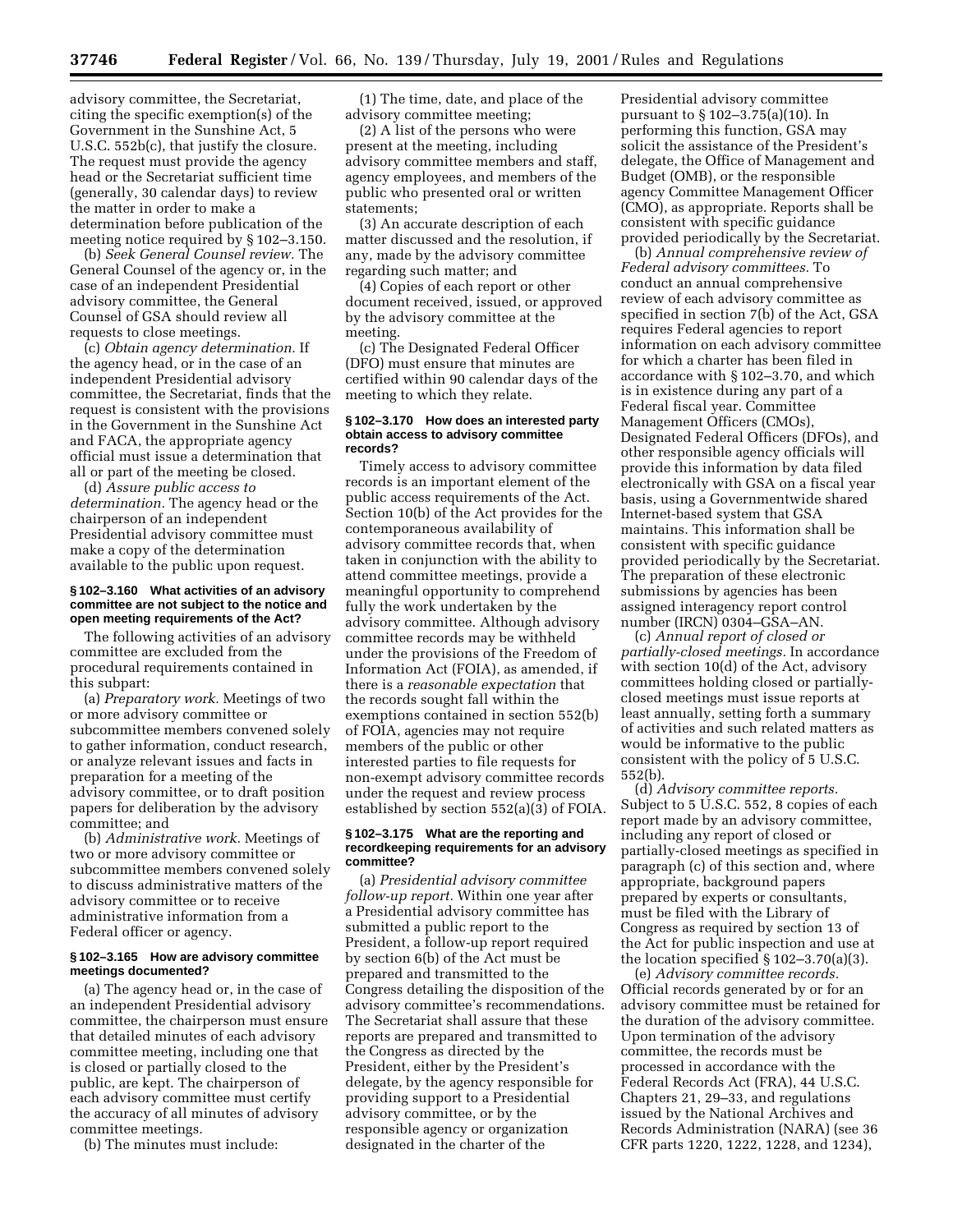or in accordance with the Presidential Records Act (PRA), 44 U.S.C. Chapter 22.

## **Appendix A to Subpart D of Part 102– 3—Key Points and Principles**

This appendix provides additional guidance in the form of answers to frequently

asked questions and identifies key points and principles that may be applied to situations not covered elsewhere in this subpart. The guidance follows:

| <b>APPENDIX A TO SUBPART D</b> |
|--------------------------------|
|--------------------------------|

| Key points and principles                                                                                  | Section(s)                                           | Question(s)                                                                                                             | Guidance                                                                                                                                                                                                                                                                                                                                                                                                                                                                                                                                                                                                                                                                                                                                                                                                                                                                                                                                                               |
|------------------------------------------------------------------------------------------------------------|------------------------------------------------------|-------------------------------------------------------------------------------------------------------------------------|------------------------------------------------------------------------------------------------------------------------------------------------------------------------------------------------------------------------------------------------------------------------------------------------------------------------------------------------------------------------------------------------------------------------------------------------------------------------------------------------------------------------------------------------------------------------------------------------------------------------------------------------------------------------------------------------------------------------------------------------------------------------------------------------------------------------------------------------------------------------------------------------------------------------------------------------------------------------|
| I. With some exceptions, advi-<br>sory committee meetings<br>are open to the public.                       | $102 - 3.140$ , $102 - 3.145$ (a), $102 -$<br>3.155. | 1. Must all advisory com-<br>mittee and subcommittee<br>meetings be open to the<br>public?                              | A. No. Advisory committee meetings may<br>be closed when appropriate, in accord-<br>ance with the exemption(s) for closure<br>contained in the Government in the Sun-<br>shine Act, 5 U.S.C. 552b(c). (i) Sub-<br>committees that report to a parent advi-<br>sory committee, and not directly to a Fed-<br>eral officer or agency, are not required to<br>open their meetings to the public or com-<br>ply with the procedures in the Act for an-<br>nouncing meetings. (ii) However, agen-<br>cies are cautioned to avoid excluding the<br>public from attending any meeting where<br>a subcommittee develops advice or rec-<br>ommendations that are not expected to<br>be reviewed and considered by the par-<br>ent advisory committee before being sub-<br>mitted to a Federal officer or agency.<br>These exclusions may run counter to the<br>provisions of the Act requiring contem-<br>poraneous access to the advisory com-<br>mittee deliberative process. |
| II. Notices must be published<br>in the Federal Register an-<br>nouncing advisory com-<br>mittee meetings. |                                                      | 1. Can agencies publish a<br>single Federal Register<br>notice announcing multiple<br>advisory committee meet-<br>ings? | A. Yes, agencies may publish a single no-<br>tice announcing multiple meetings so long<br>as these notices contain all of the infor-<br>mation required by §102-3.150. (i) "Blan-<br>ket notices" should not announce meet-<br>ings so far in advance as to prevent the<br>public from adequately being informed of<br>an advisory committee's schedule. (ii) An<br>agency's Office of General Counsel<br>should be consulted where these notices<br>include meetings that are either closed or<br>partially closed to the public.                                                                                                                                                                                                                                                                                                                                                                                                                                     |

t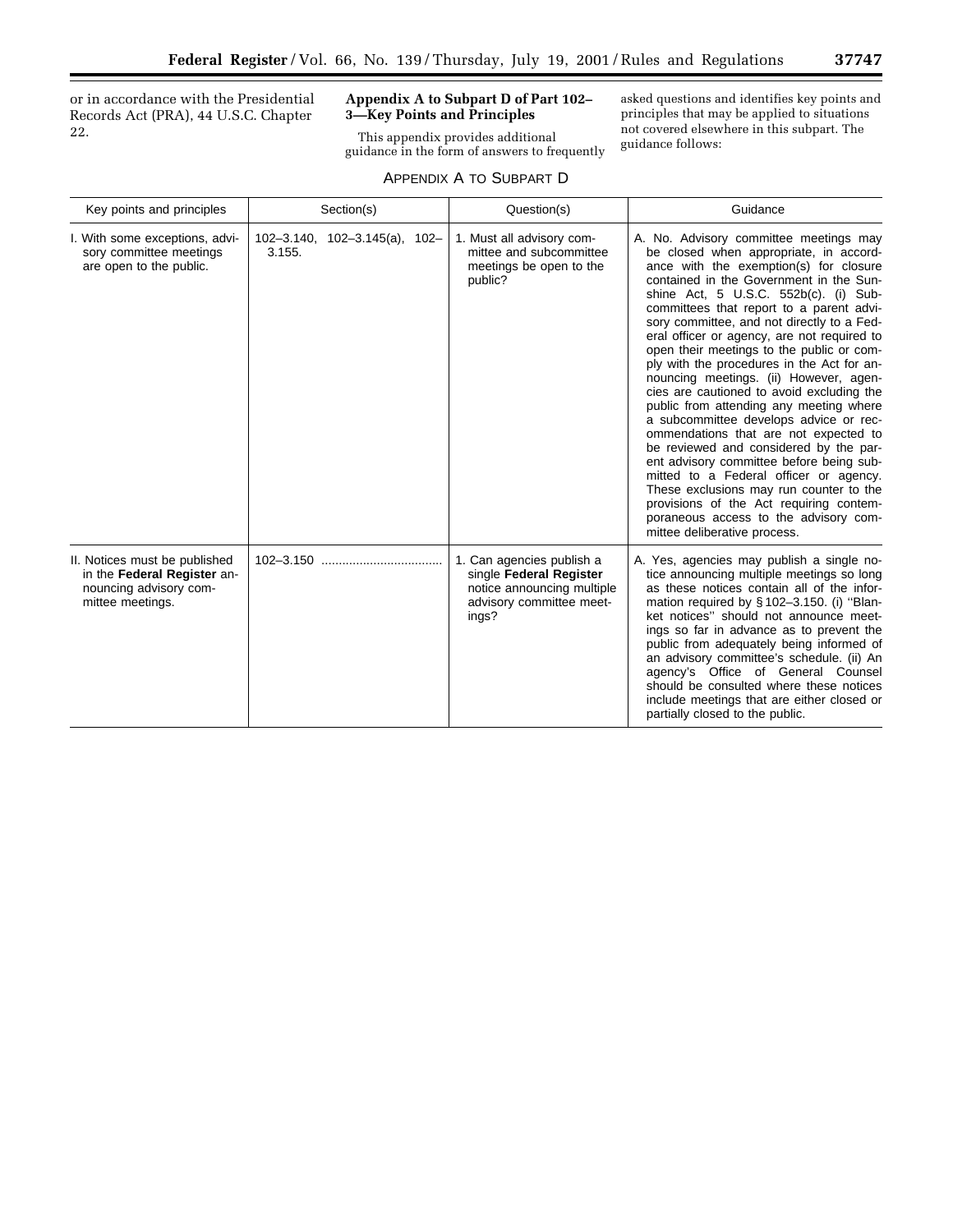$\equiv$ 

t

| Key points and principles                                                                                                                                                                                                                                              | Section(s) | Question(s)                                                                                                                                                                | Guidance                                                                                                                                                                                                                                                                                                                                                                                                                                                                                                                                                                                                                                                                                                                                                                                                                                                                                                                                                                                                                                                                                                                                                                                                                                                                                                                                                                                                                                                                                                                                                                                                                                                                                                                                                                                                                                                                                                                                                                                                                                                                                                                                                                                                                                                                                                                                                                                                                                                                                                                                                                                                                                                                                                                                                                                                                                                                                                                                                                                                                                             |
|------------------------------------------------------------------------------------------------------------------------------------------------------------------------------------------------------------------------------------------------------------------------|------------|----------------------------------------------------------------------------------------------------------------------------------------------------------------------------|------------------------------------------------------------------------------------------------------------------------------------------------------------------------------------------------------------------------------------------------------------------------------------------------------------------------------------------------------------------------------------------------------------------------------------------------------------------------------------------------------------------------------------------------------------------------------------------------------------------------------------------------------------------------------------------------------------------------------------------------------------------------------------------------------------------------------------------------------------------------------------------------------------------------------------------------------------------------------------------------------------------------------------------------------------------------------------------------------------------------------------------------------------------------------------------------------------------------------------------------------------------------------------------------------------------------------------------------------------------------------------------------------------------------------------------------------------------------------------------------------------------------------------------------------------------------------------------------------------------------------------------------------------------------------------------------------------------------------------------------------------------------------------------------------------------------------------------------------------------------------------------------------------------------------------------------------------------------------------------------------------------------------------------------------------------------------------------------------------------------------------------------------------------------------------------------------------------------------------------------------------------------------------------------------------------------------------------------------------------------------------------------------------------------------------------------------------------------------------------------------------------------------------------------------------------------------------------------------------------------------------------------------------------------------------------------------------------------------------------------------------------------------------------------------------------------------------------------------------------------------------------------------------------------------------------------------------------------------------------------------------------------------------------------------|
| III. Although certain advisory<br>committee records may be<br>withheld under the Freedom<br>of Information Act (FOIA),<br>as amended, 5 U.S.C. 552,<br>agencies may not require<br>the use of FOIA procedures<br>for records available under<br>section 10(b) of FACA. |            | 1. May an agency require the<br>use of its internal FOIA<br>procedures for access to<br>advisory committee<br>records that are not ex-<br>empt from release under<br>FOIA? | A. No. Section 10(b) of FACA provides that:<br>Subject to section 552 of title 5, United<br>States Code, the records, reports, tran-<br>scripts, minutes, appendixes, working pa-<br>pers, drafts, studies, agenda, or other<br>documents which were made available to<br>or prepared for or by each advisory com-<br>mittee shall be available for public inspec-<br>tion and copying at a single location in<br>the offices of the advisory committee or<br>the agency to which the advisory com-<br>mittee reports until the advisory com-<br>mittee ceases to exist. (i) The purpose of<br>section 10(b) of the Act is to provide for<br>the contemporaneous availability of advi-<br>sory committee records that, when taken<br>in conjunction with the ability to attend<br>advisory committee meetings, provide a<br>meaningful opportunity to comprehend<br>fully the work undertaken by the advisory<br>committee. (ii) Although advisory com-<br>mittee records may be withheld under the<br>provisions of FOIA if there is a reason-<br>able expectation that the records sought<br>fall within the exemptions contained in<br>section 552(b) of FOIA, agencies may not<br>require members of the public or other in-<br>terested parties to file requests for non-<br>exempt advisory committee records under<br>the request and review process estab-<br>lished by section $552(a)(3)$ of FOIA. (iii)<br>Records covered by the exemptions set<br>forth in section 552(b) of FOIA may be<br>withheld. An opinion of the Office of Legal<br>Counsel (OLC), U.S. Department of Jus-<br>tice concludes that: FACA requires disclo-<br>sure of written advisory committee docu-<br>ments, including predecisional materials<br>such as drafts, working papers, and stud-<br>ies. The disclosure exemption available to<br>agencies under exemption 5 of FOIA for<br>predecisional documents and other privi-<br>leged materials is narrowly limited in the<br>context of FACA to privileged "inter-agen-<br>cy or intra-agency" documents prepared<br>by an agency and transmitted to an advi-<br>sory committee. The language of the<br>FACA statute and its legislative history<br>support this restrictive application of ex-<br>emption 5 to requests for public access to<br>advisory committee documents. More-<br>over, since an advisory committee is not<br>itself an agency, this construction is sup-<br>ported by the express language of ex-<br>emption 5 which applies only to inter-<br>agency or intra-agency materials. (iv)<br>Agencies first should determine, however,<br>whether or not records being sought by<br>the public fall within the scope of FACA in<br>general, and section 10(b) of the Act in<br>particular, prior to applying the available<br>exemptions under FOIA. (See OLC Opin-<br>ion 12 Op. O.L.C. 73, dated April 29,<br>1988, which is available from the Com-<br>mittee Management Secretariat (MC),<br>General Services Administration, 1800 F<br>Street, NW., Washington, DC 20405-<br>0002. |

# APPENDIX A TO SUBPART D—Continued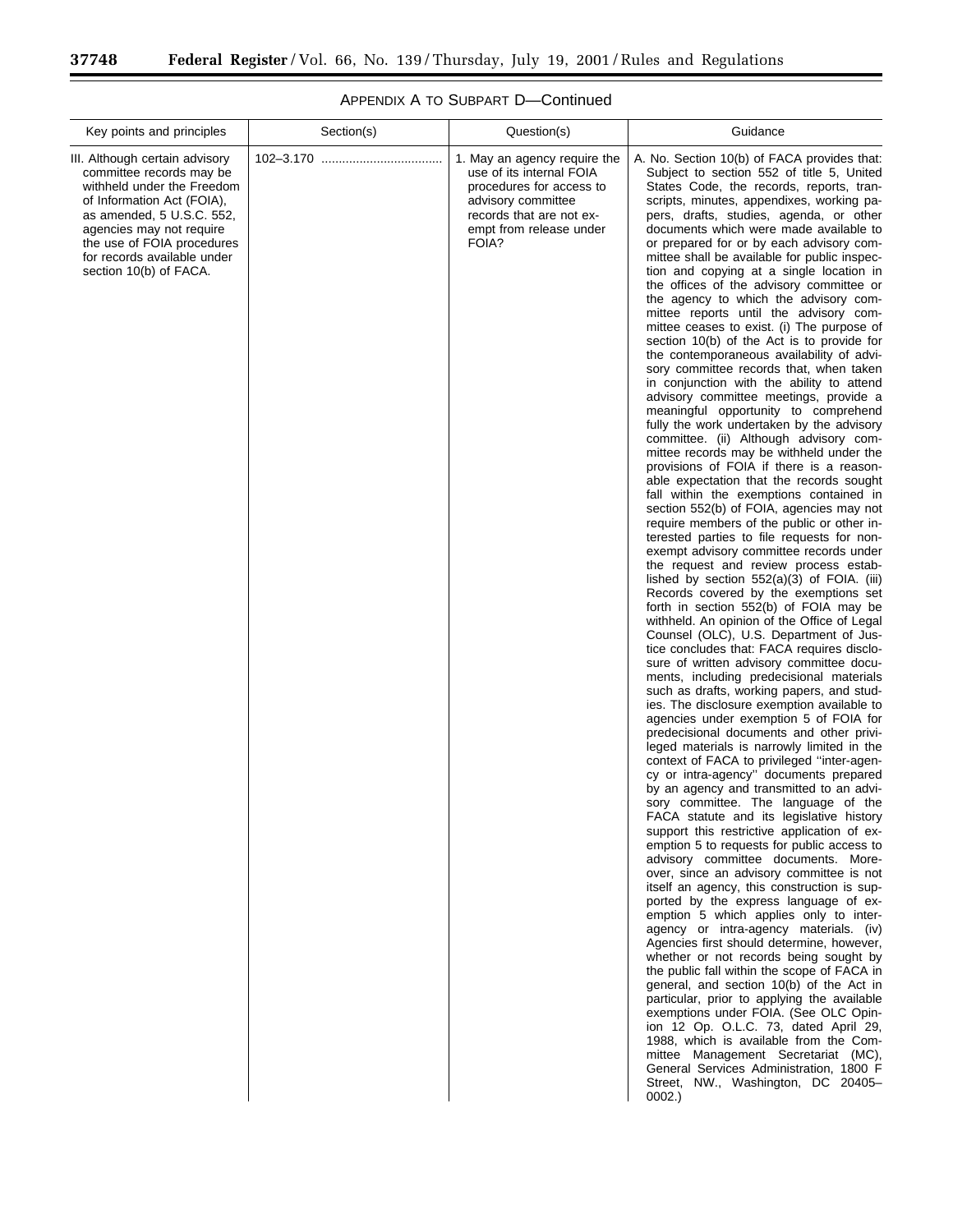| Key points and principles                                                                                                                                                                                                                                                                                                                                           | Section(s) | Question(s)                                                              | Guidance                                                                                                                                                                                                                                                                                                                                                                                                                                                                                                                                                                                                                                                                                                                                                                                                                                                                                                                                                                                                                                                                                                                                                                                                                                                                                                                                                                                                                                                                                                                                                                                                                                                                                                                                                                                                                                                                                                                   |
|---------------------------------------------------------------------------------------------------------------------------------------------------------------------------------------------------------------------------------------------------------------------------------------------------------------------------------------------------------------------|------------|--------------------------------------------------------------------------|----------------------------------------------------------------------------------------------------------------------------------------------------------------------------------------------------------------------------------------------------------------------------------------------------------------------------------------------------------------------------------------------------------------------------------------------------------------------------------------------------------------------------------------------------------------------------------------------------------------------------------------------------------------------------------------------------------------------------------------------------------------------------------------------------------------------------------------------------------------------------------------------------------------------------------------------------------------------------------------------------------------------------------------------------------------------------------------------------------------------------------------------------------------------------------------------------------------------------------------------------------------------------------------------------------------------------------------------------------------------------------------------------------------------------------------------------------------------------------------------------------------------------------------------------------------------------------------------------------------------------------------------------------------------------------------------------------------------------------------------------------------------------------------------------------------------------------------------------------------------------------------------------------------------------|
| IV. Advisory committee<br>records must be managed<br>in accordance with the Fed-<br>eral Records Act (FRA), 44<br>U.S.C. Chapters 21, 29-33,<br>and regulations issued by<br>the National Archives and<br>Records Administration<br>(NARA) (see 36 CFR parts)<br>1220, 1222, 1228, and<br>1234), or the Presidential<br>Records Act (PRA), 44<br>U.S.C. Chapter 22. |            | 1. How must advisory com-<br>mittee records be treated<br>and preserved? | A. In order to ensure proper records man-<br>agement, the Committee Management<br>Officer (CMO), Designated Federal Offi-<br>cer (DFO), or other representative of the<br>advisory committee, in coordination with<br>the agency's Records Management Offi-<br>cer, should clarify upon the establishment<br>of the advisory committee whether its<br>records will be managed in accordance<br>with the FRA or the PRA.<br>B. Official records generated by or for an<br>advisory committee must be retained for<br>the duration of the advisory committee.<br>Responsible agency officials are encour-<br>aged to contact their agency's Records<br>Management Officer or NARA as soon as<br>possible after the establishment of the ad-<br>visory committee to receive guidance on<br>how to establish effective records man-<br>agement practices. Upon termination of<br>the advisory committee, the records must<br>be processed in accordance with the FRA<br>and regulations issued by NARA, or in ac-<br>cordance with the PRA.<br>C. The CMO, DFO, or other representative<br>of an advisory committee governed by the<br>FRA, in coordination with the agency's<br>Records Management Officer, must con-<br>tact NARA in sufficient time to review the<br>process for submitting any necessary dis-<br>position schedules of the advisory com-<br>mittee's records upon termination. In<br>order to ensure the proper disposition of<br>the advisory committee's records, disposi-<br>tion schedules need to be submitted to<br>NARA no later than 6 months before the<br>termination of the advisory committee.<br>D. For Presidential advisory committees<br>governed by the PRA, the CMO, DFO, or<br>other representative of the advisory com-<br>mittee should consult with the White<br>House Counsel on the preservation of<br>any records subject to the PRA, and may<br>also confer with NARA officials. |

#### APPENDIX A TO SUBPART D—Continued

#### **Subpart E—How Does This Subpart Apply to Advice or Recommendations Provided to Agencies by the National Academy of Sciences or the National Academy of Public Administration?**

#### **§ 102–3.180 What does this subpart cover and how does it apply?**

This subpart provides guidance to agencies on compliance with section 15 of the Act. Section 15 establishes requirements that apply only in connection with a funding or other written agreement involving an agency's use of advice or recommendations provided to the agency by the National Academy of Sciences (NAS) or the National Academy of Public Administration (NAPA), if such advice or recommendations were developed by use of a committee created by either academy. For purposes of this subpart,

NAS also includes the National Academy of Engineering, the Institute of Medicine, and the National Research Council. Except with respect to NAS committees that were the subject of judicial actions filed before December 17, 1997, no part of the Act other than section 15 applies to any committee created by NAS or NAPA.

#### **§ 102–3.185 What does this subpart require agencies to do?**

(a) *Section 15 requirements.* An agency may not use any advice or recommendation provided to an agency by the National Academy of Sciences (NAS) or the National Academy of Public Administration (NAPA) under an agreement between the agency and an academy, if such advice or recommendation was developed by use of a committee created by either academy, unless:

(1) The committee was not subject to any actual management or control by an agency or officer of the Federal Government; and

(2) In the case of NAS, the academy certifies that it has complied substantially with the requirements of section 15(b) of the Act; or

(3) In the case of NAPA, the academy certifies that it has complied substantially with the requirements of sections 15(b) (1), (2), and (5) of the Act.

(b) *No agency management or control.* Agencies must not manage or control the specific procedures adopted by each academy to comply with the requirements of section 15 of the Act that are applicable to that academy. In addition, however, any committee created and used by an academy in the development of any advice or recommendation to be provided by the